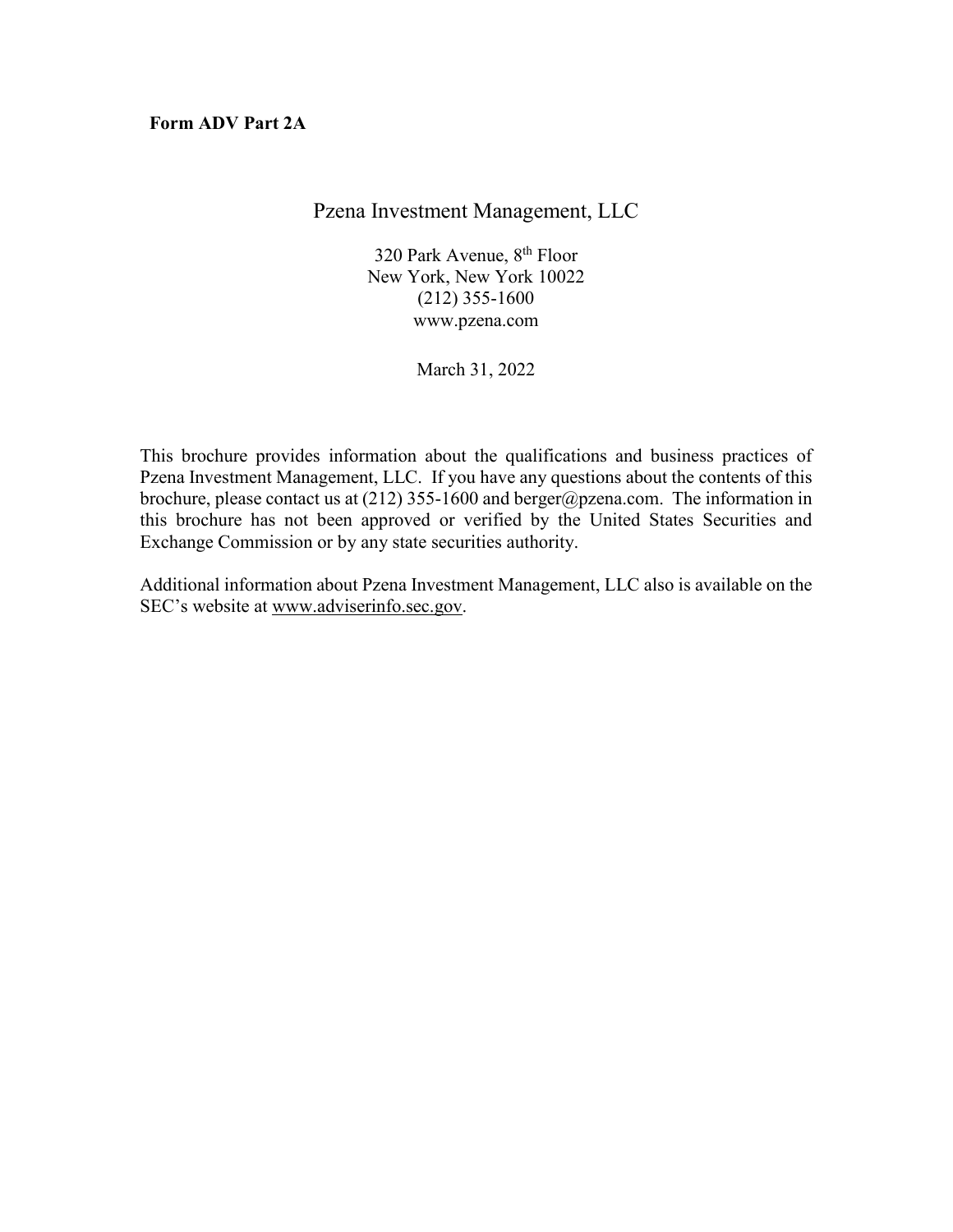# **SUMMARY OF MATERIAL CHANGES [Item 2]**

This Item is used to provide our clients with a summary of material changes to the Brochure. We do not deem there to be any material changes in this Brochure dated March 31, 2022. There have been no material changes since the last annual update.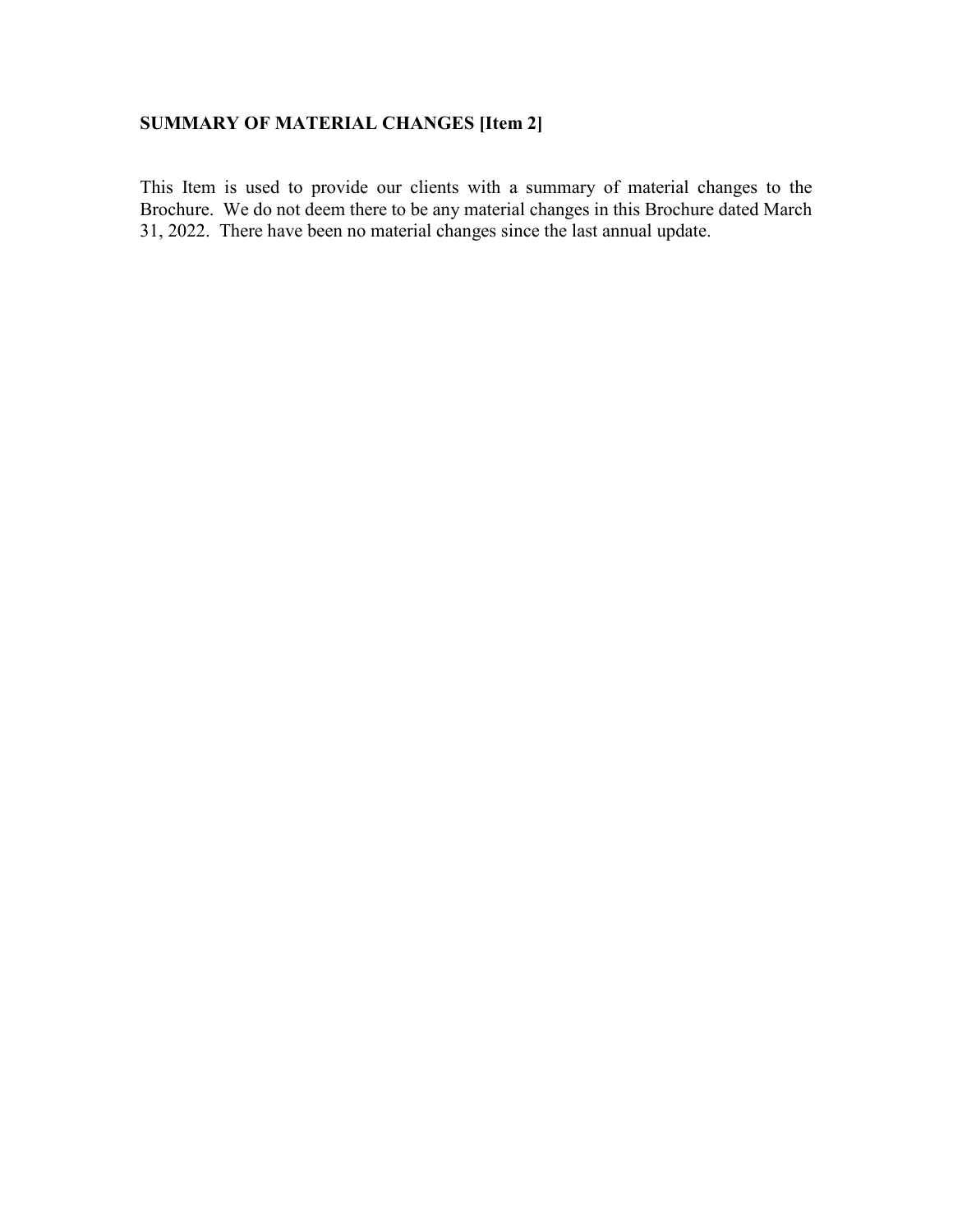# **TABLE OF CONTENTS [Item 3]**

| <b>Advisory Business</b>                                                                 | 1              |
|------------------------------------------------------------------------------------------|----------------|
| Fees and Compensation                                                                    | $\overline{2}$ |
| Performance-Based Fees and Side-by-Side Management                                       | 5              |
| Types of Clients                                                                         | 6              |
| Methods of Analysis, Investment Strategies and Risk of Loss                              | 6              |
| Disciplinary Information                                                                 | 15             |
| Other Financial Industry Activities and Affiliations                                     | 15             |
| Code of Ethics, Participation or Interest in Client Transactions<br>and Personal Trading | 15             |
| <b>Brokerage Practices</b>                                                               | 17             |
| <b>Review of Accounts</b>                                                                | 21             |
| <b>Client Referrals and Other Compensation</b>                                           | 21             |
| Custody                                                                                  | 22             |
| <b>Investment Discretion</b>                                                             | 22             |
| <b>Voting Client Securities</b>                                                          | 22             |
| <b>Financial Information</b>                                                             | 24             |

Page **Page**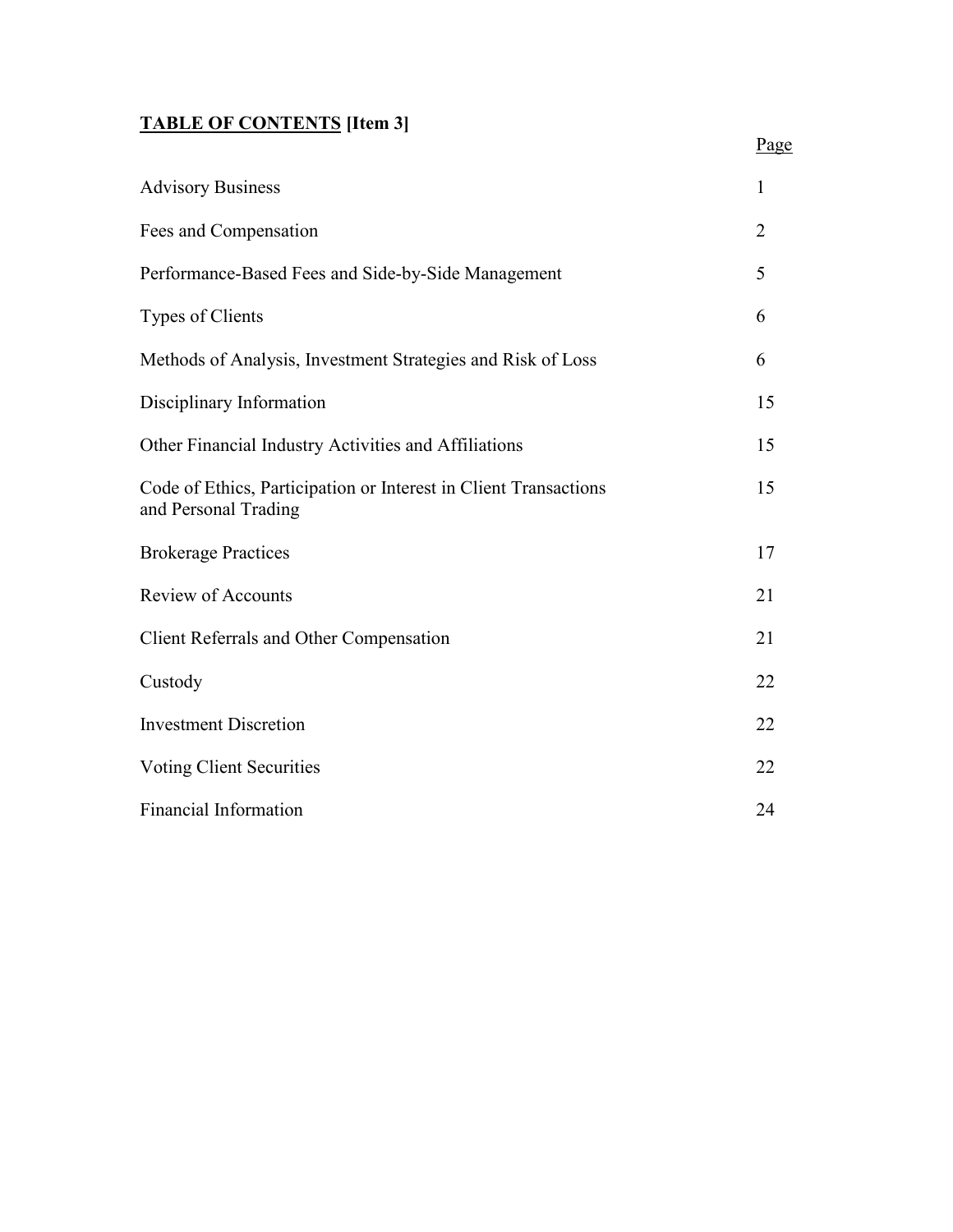# **ADVISORY BUSINESS [Item 4]**

### **Principal Owners**

Founded in late 1995, Pzena Investment Management, LLC ("PIM") is a value-oriented investment management firm with a long-term record of investment excellence and exceptional client service. We believe that we have established a positive, team-oriented culture that enables us to attract and retain very qualified people. Since our founding, we have built a diverse, global client base of respected and sophisticated institutional investors, high net worth individuals, mutual funds, private investment funds, and select third-party distributed mutual funds for which we act as sub-investment adviser.

PIM is a majority employee-owned firm. Its founder and principal owner is Richard S. Pzena, who is currently PIM's Chief Executive Officer, Co-Chief Investment Officer and a Managing Principal. Pzena Investment Management, Inc., a NYSE-listed company, is the sole managing member of PIM, which is its operating company.

### **Types of Advisory Services**

PIM manages investment portfolios for endowments, foundations, state and municipal government entities, partnerships, corporations, investment companies, public funds, pension trusts, profit-sharing plans, high net worth individuals, and pooled funds located in the United States and in select foreign jurisdictions. PIM offers advice on equities, including exchange-listed securities, securities traded over-the-counter and foreign issues.

#### **Investment Restrictions**

Clients may impose guidelines and restrictions on their accounts, however, all client guidelines and/or restrictions are reviewed prior to investing a portfolio to be sure that there are no issues which will prohibit PIM from managing the portfolio according to our investment strategy.

#### **Assets Under Management**

PIM advised assets of approximately \$52.5 billion as of December 31, 2021, consisting of approximately \$50.6 billion of assets under management and approximately \$1.9 billion of other advised assets.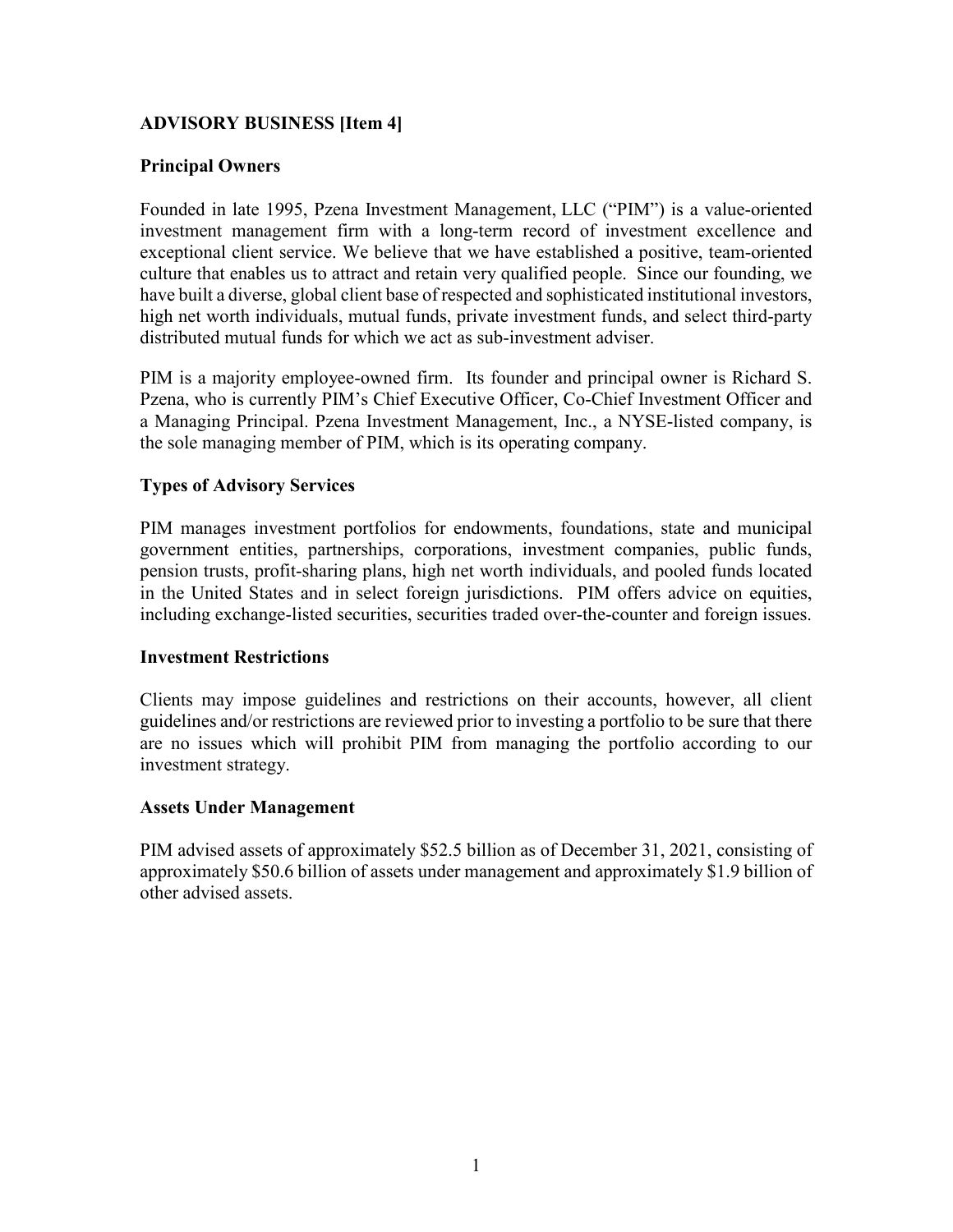# **FEES AND COMPENSATION [Item 5]**

#### **Fee Schedules**

PIM's investment management fees for separately managed accounts are generally charged quarterly.

PIM generally offers the following twenty-three portfolio strategies:

- 1. Global Focused Value
- 2. Global Value
- 3. Global Value All Country
- 4. Global Small Cap Focused Value
- 5. Global Best Ideas
- 6. International Focused Value
- 7. International Value
- 8. International Value All Country (ex-U.S.)
- 9. International Small Cap Focused Value
- 10. European Focused Value
- 11. European (ex-U.K.) Focused Value
- 12. Japan Focused Value
- 13. Emerging Markets Focused Value
- 14. Emerging Markets Select Value
- 15. Large Cap Focused Value
- 16. Large Cap Value
- 17. Focused Value
- 18. Mid Cap Focused Value
- 19. Mid Cap Value
- 20. Small Cap Focused Value
- 21. SMID Cap Value
- 22. U.S. Best Ideas
- 23. Long/Short Value

PIM's standard fee schedule is asset-based and, for all of its services except the U.S. and Global Best Ideas services and Long/Short Value service, includes breakpoints. PIM's current standard annual fee schedule ranges are below:

- 1. PIM's current standard annual fee schedule for Global Focused Value managed accounts ranges from 0.50% - 0.751.00% of managed assets.
- 2. PIM's current standard annual fee schedule for Global Value managed accounts ranges from 0.35% - 0.55% of managed assets.
- 3. PIM's current standard annual fee schedule for Global Value All Country managed accounts ranges from 0.37% - 0.57% of managed assets.
- 4. PIM's current standard annual fee schedule for Global Small Cap Focused Value managed accounts is 0.65% - 0.90% of managed assets.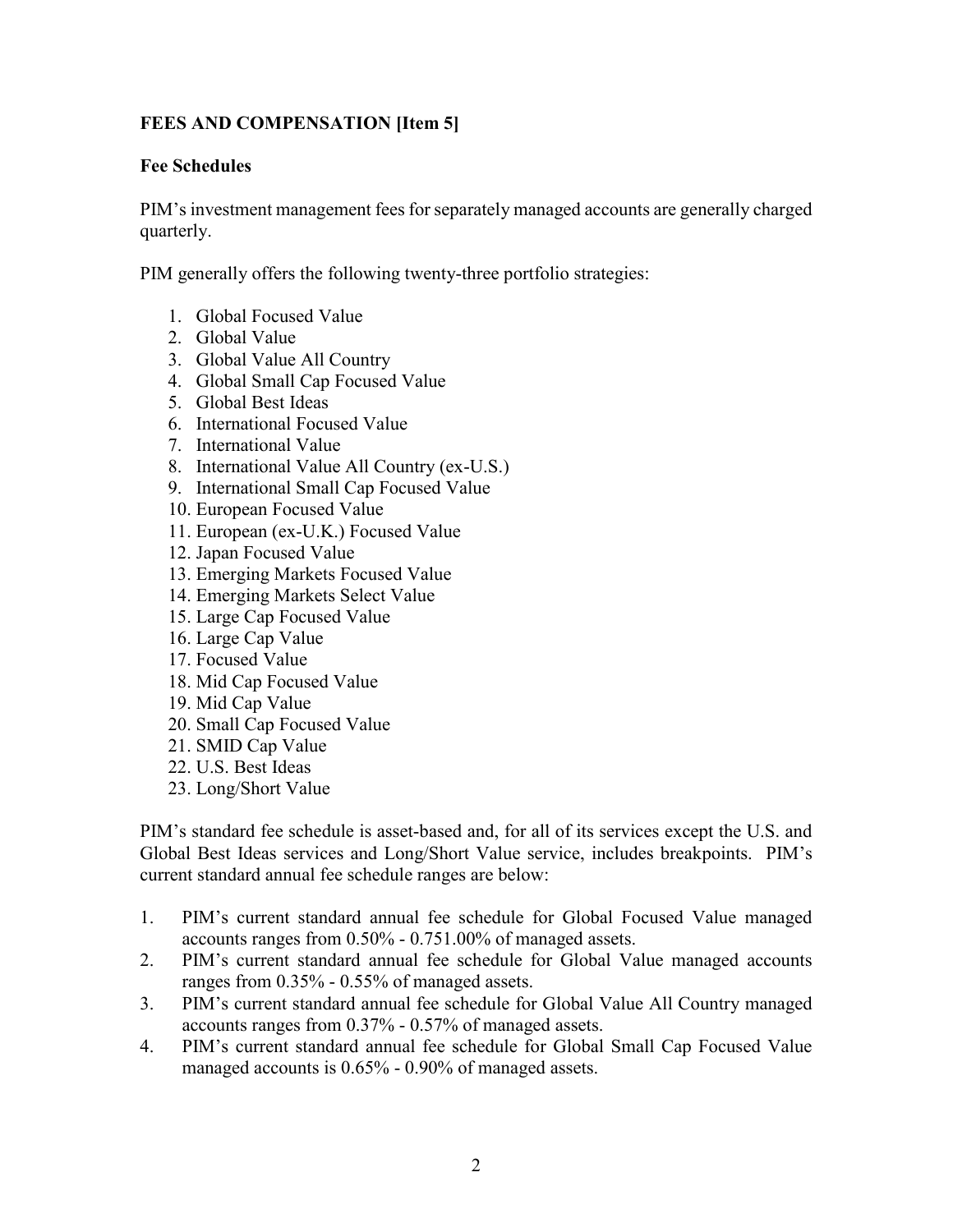- 5. PIM's current standard annual fee schedule for Global Best Ideas managed accounts is 1.25% of managed assets.
- 6. PIM's current standard annual fee schedule for International Focused Value managed accounts ranges from 0.50% - 0.75% of managed assets.
- 7. PIM's current standard annual fee schedule for International Value managed accounts ranges from 0.35% - 0.55% of managed assets.
- 8. PIM's current standard annual fee schedule for International Value All Country (ex-U.S.) managed accounts ranges from 0.40% - 0.60% of managed assets.
- 9. PIM's current standard annual fee schedule for International Small Cap Focused Value managed accounts ranges from 0.85% - 1.00% of managed assets.
- 10. PIM's current standard annual fee schedule for European Focused Value managed accounts ranges from 0.45% - 0.65% of managed assets.
- 11. PIM's current standard annual fee schedule for European (ex-U.K.) Focused Value managed accounts ranges from 0.45% - 0.65% of managed assets.
- 12. PIM's current standard annual fee schedule for Japan Focused Value managed accounts ranges from 0.60% - 0.80% of managed assets.
- 13. PIM's current standard annual fee schedule for Emerging Markets Focused Value managed accounts ranges from 0.70% - 1.00% of managed assets.
- 14. PIM's current standard annual fee schedule for Emerging Markets Select Value managed accounts ranges from 0.55% - 0.70% of managed assets.
- 15. PIM's current standard annual fee schedule for Large Cap Focused Value managed accounts ranges from 0.35% - 0.70% of managed assets. For Large Cap Focused Value accounts under the \$10,000,000 minimum, the current standard annual fee is 1.00% of managed assets subject to a maximum annual fee of \$70,000.
- 16. PIM's current standard annual fee schedule for Large Cap Value managed accounts ranges from 0.25% - 0.40% of managed assets.
- 17. PIM's current standard annual fee schedule for Focused Value managed accounts ranges from 0.50% - 1.00% of managed assets. For Focused Value accounts under the \$10,000,000 minimum, the current standard annual fee is 1.50% of managed assets subject to a maximum annual fee of \$100,000.
- 18. PIM's current standard annual fee schedule for Mid Cap Focused Value managed accounts ranges from 0.50% - 1.00% of managed assets. For Mid Cap Focused Value accounts under the \$10,000,000 minimum, the current standard annual fee is 1.5% of managed assets subject to a maximum annual fee of \$100,000.
- 19. PIM's current standard annual fee schedule for Mid Cap Value managed accounts ranges from 0.35% - 0.45% of managed assets.
- 20. PIM's current standard annual fee schedule for Small Cap Focused Value managed accounts ranges from 0.75% - 1.00% of managed assets. For Small Cap Focused Value accounts under the \$10,000,000 minimum, the current standard annual fee is 1.5% of managed assets subject to a maximum annual fee of \$100,000.
- 21. PIM's current standard annual fee schedule for SMID Cap Value managed accounts ranges from 0.50% - 0.60% of managed assets.
- 22. PIM's current standard annual fee schedule for U.S. Best Ideas managed accounts is 1.25% of managed assets.
- 23. PIM's current standard annual fee schedule for Long/Short Value managed accounts is 1.50% of managed assets.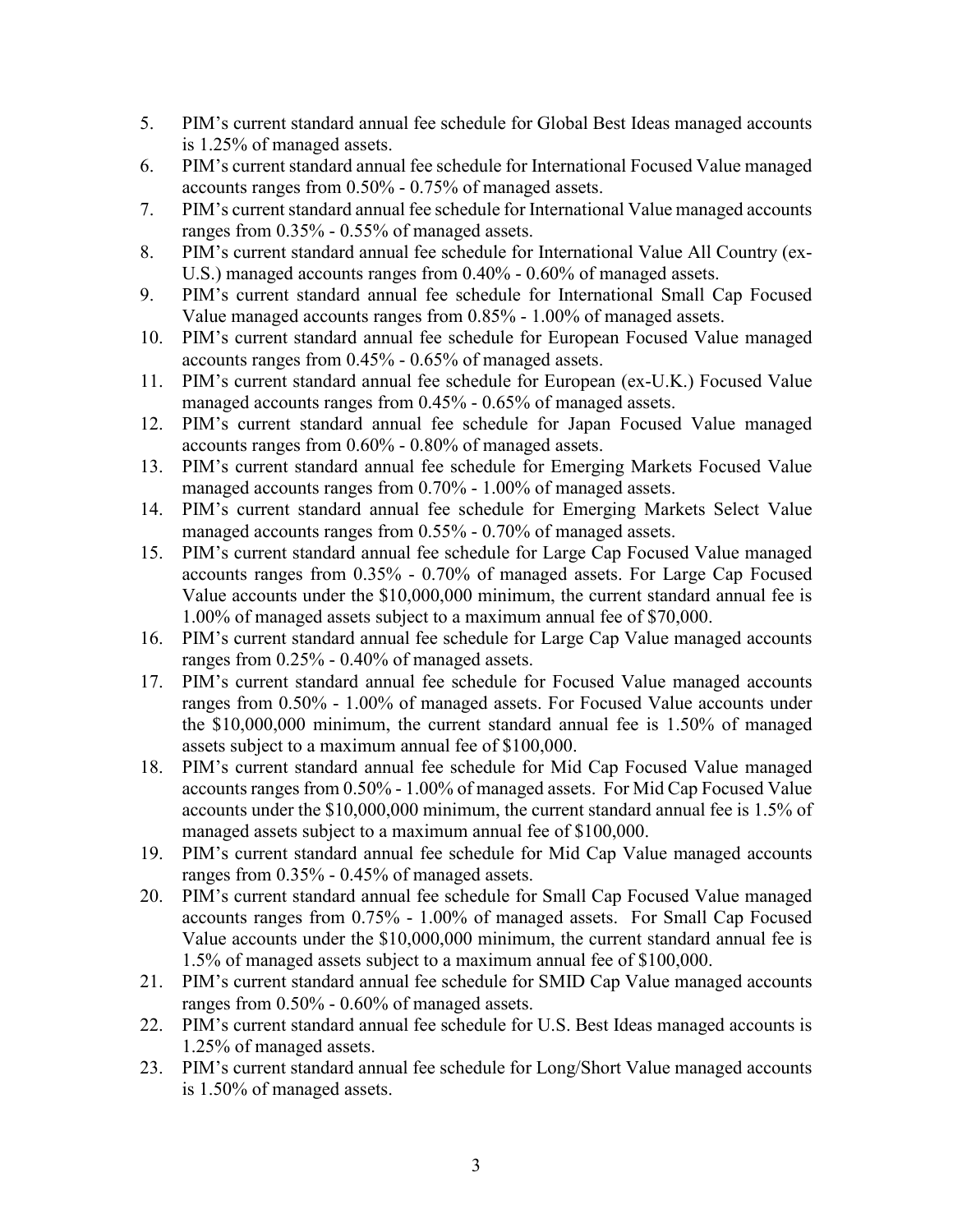Generally, fees are not negotiable; however, individual portfolio considerations, investment size, and timing of opening have caused PIM to negotiate different fee arrangements from time to time. The fees that are paid to PIM as sub-adviser to its mutual fund clients are set forth in each fund's registration statement.

In certain circumstances, PIM also manages accounts under performance-based fee arrangements in reliance upon Rule 205-3 under the Investment Advisers Act of 1940. Clients who are subject to performance fees will be qualified clients within the meaning of Rule 205-3. Under each of its existing performance-based fee arrangements, PIM receives an annual asset-based advisory fee and, if the account outperforms a specified benchmark, index, or hurdle over a specified time period, an additional fee based upon a percentage of the outperformance is earned. Certain of such arrangements also include a specified annual maximum combined fee. These arrangements may result in a total annual fee that is higher than our standard annual asset-based fees.

Clients whose cash balances are invested in money market funds with their selected custodian should be aware that most money market funds assess a management fee as an expense to shareholders. Any such money market management fee would be in addition to the advisory fee payable to PIM on account of such assets.

PIM is adviser or sub-adviser to twenty mutual funds registered under the Investment Company Act of 1940. Under the advisory and sub-advisory contracts approved by the trustees and/or directors of each of these funds, PIM manages or advises on the investments of such funds; furnishes them with advice regarding the purchase and sale of portfolio securities; furnishes them with research, economic and statistical data in connection with fund investments and investment policies; submits reports relating to the valuation of fund securities; maintains certain books and records with respect to the fund's securities transactions; and either exercises or consults on the exercise of voting rights, subscription rights, rights to consent to corporate action and any other rights pertaining to fund assets. In exchange for these services, PIM receives an annual fee from the adviser to each fund (or from the fund directly) that is payable on an annualized basis and generally calculated as a percentage of the applicable fund's average net assets.

In addition, PIM manages (1) an open-ended investment company with variable capital incorporated in Ireland and established as an umbrella fund with segregated liability between sub-funds that is qualified as a UCITS; (2) a Delaware statutory trust; (3) two Georgia collective investment trusts; (4) an Illinois group trust; (5) two Delaware limited partnerships; and (6) an Australian registered managed investment scheme. Please see the funds' or trusts' offering documents for information regarding management fees.

### **Deduction of Fees**

Generally, PIM does not deduct fees from separate account client assets. However, in certain circumstances, we may do so when authorized. PIM or an affiliate does have the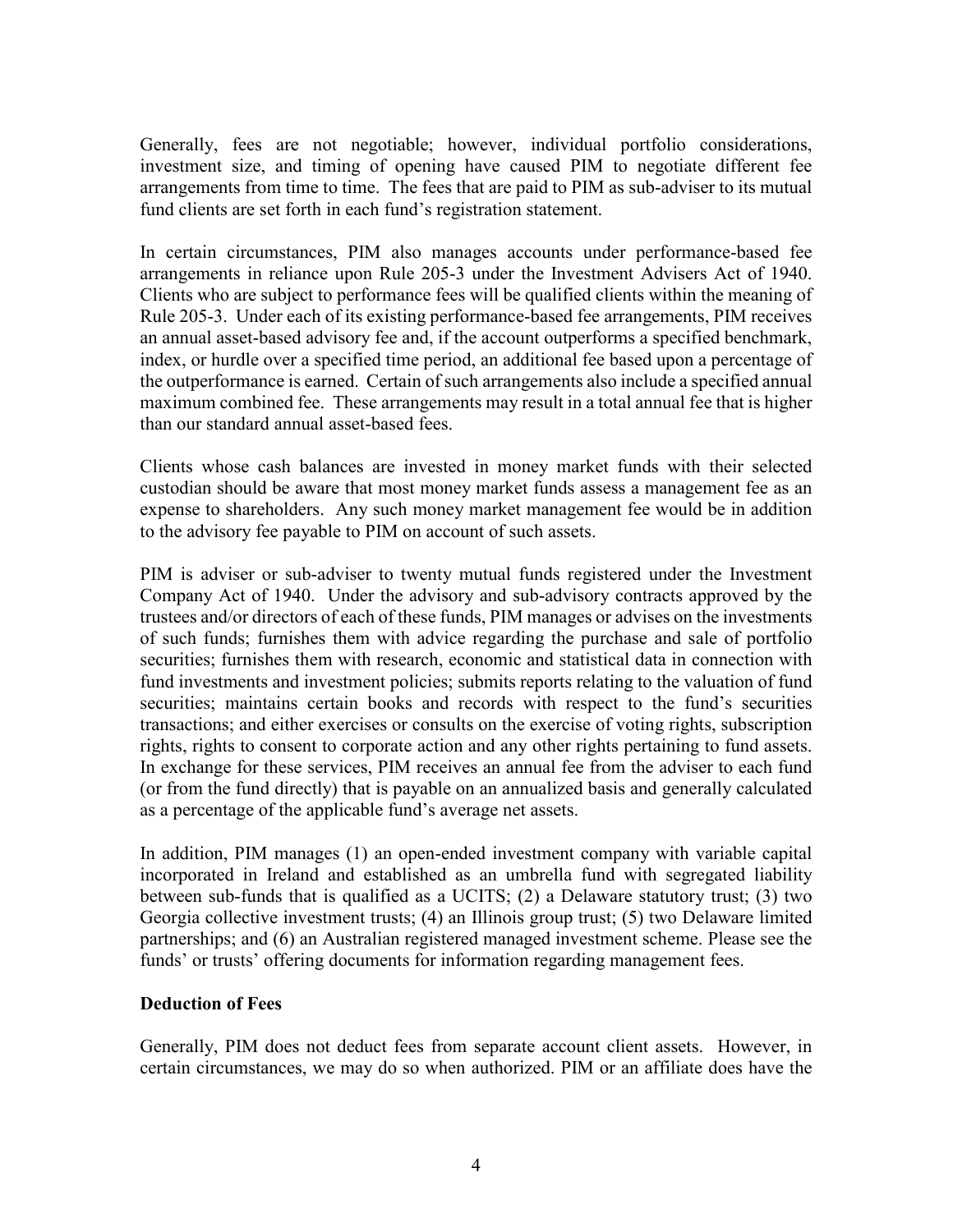authority to deduct fees for certain of the funds it advises. Please see the applicable fund offering documents for further information.

### **Other Fees and Expenses**

In addition to the management fee, clients may pay other fees and expenses in connection with PIM's advisory services. Such expenses may relate to custodian fees or mutual fund expenses, brokerage and other transactions costs. Clients are responsible for all other expenses. Please see the section entitled "Brokerage Practices" for further information.

Fund investors may be charged third-party expenses incurred on behalf of the fund, including without limitation, custodial fees, brokerage commissions, regulatory and other governmental fees, transactional charges, legal, and tax and administrative expenses. Please see the applicable fund offering documents for further information.

### **Prepaid Fees**

PIM does not require clients to prepay fees in advance; however, clients may do so if agreed in the relevant advisory contract. When a client closes his, her, or its account, management fees are prorated to the termination date and the client receives a refund of the portion of any prepaid management fee that is not earned.

### **Compensation for Sale of Investment Products**

Pzena Financial Services, LLC ("PFS"), an affiliated entity of PIM under common control, is a broker/dealer registered with FINRA and SIPC. Certain employees of PIM are licensed registered representatives of PFS and are compensated for the sale of PIM-advised pooled funds. This compensation is paid from the funds' advisory fee, which we believe mitigates the conflicts of interest inherent in this relationship.

### **PERFORMANCE-BASED FEES AND SIDE-BY-SIDE MANAGEMENT [Item 6]**

PIM recognizes that incentive compensation associated with performance-based fee arrangements creates the risk for potential conflicts of interest. A performance-based fee structure may create an inherent pressure to allocate investments having a greater potential for higher returns to accounts of those clients paying the higher performance fee. To prevent conflicts of interest associated with managing accounts with different compensation structures, PIM generally requires portfolio decisions to be made on a strategy-specific basis. PIM also requires pre-allocation of all client orders based on specific fee-neutral criteria. Additionally, PIM requires average pricing of all aggregated orders. Finally, PIM has adopted a policy prohibiting portfolio managers (and all employees) from placing the investment interests of one client or a group of clients with the same investment objectives above the investment interests of any other client or group of clients with the same or similar investment objectives.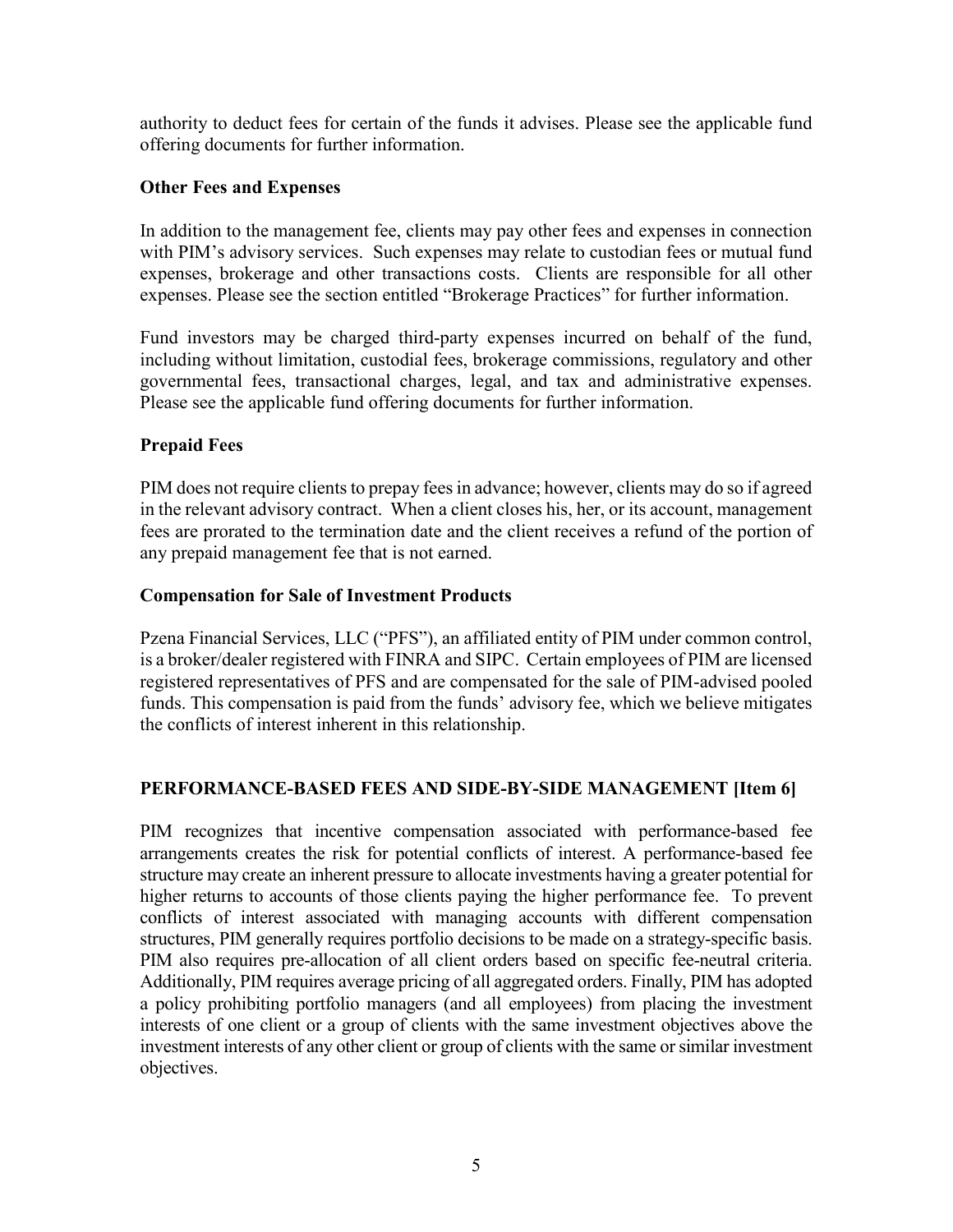### **TYPES OF CLIENTS [Item 7]**

PIM manages investment portfolios for endowments, foundations, state and municipal government entities, partnerships, corporations, investment companies, public funds, pension trusts, profit-sharing plans, high net worth individuals, and pooled funds located in the United States and in several foreign jurisdictions including, but not limited to, Canada, Australia, the United Kingdom, Luxembourg, and Ireland. PIM also provides model investment services to financial institutions and investment companies.

PIM typically imposes a \$10,000,000 account opening minimum on all accounts but offers smaller accounts subject to available service capacity. Depending on individual circumstances (including the size, portfolio service and opening date of the account), PIM may impose a different minimum on opening accounts, in its discretion.

### **METHODS OF ANALYSIS, INVESTMENT STRATEGIES AND RISK OF LOSS [Item 8]**

#### **General Description**

PIM's investment decision-making is disciplined and systematic and based on comprehensive earnings forecasts and resulting company value as more particularly described below.

PIM's investment management activities are based on a classic value approach to investing, i.e., constructing portfolios of securities that are undervalued relative to their long-term earnings power. PIM's decisions are largely driven by its own investment research findings as supplemented by research obtained from brokerage and other firms.

PIM's Portfolio Managers and in-house Research Analysts do fundamental market research and draw on diverse sources of information such as company reports, research from brokers or other investment managers, press releases, prospectuses, Securities and Exchange Commission filings, financial and trade newspapers and magazines, government and trade association data, scholarly journals, on-line quotation services and databases compiled by government agencies and others, and meetings with management, suppliers, clients, competitors, expert networks and industry consultants.

PIM follows a disciplined investment process to implement its classic value philosophy. First, we rank, from cheapest to most expensive on the basis of price-to-normalized earnings, the companies within the universe applicable to the portfolio strategy selected by the client. American and Global Depository Receipts (ADRs and GDRs) and U.S. traded foreign securities are included in all PIM universes.

The investment team then screens stocks that are among the most undervalued segment of the applicable universe. Research priority is given to the cheapest stocks that also offer portfolio diversification benefits. After completing our initial screening, we perform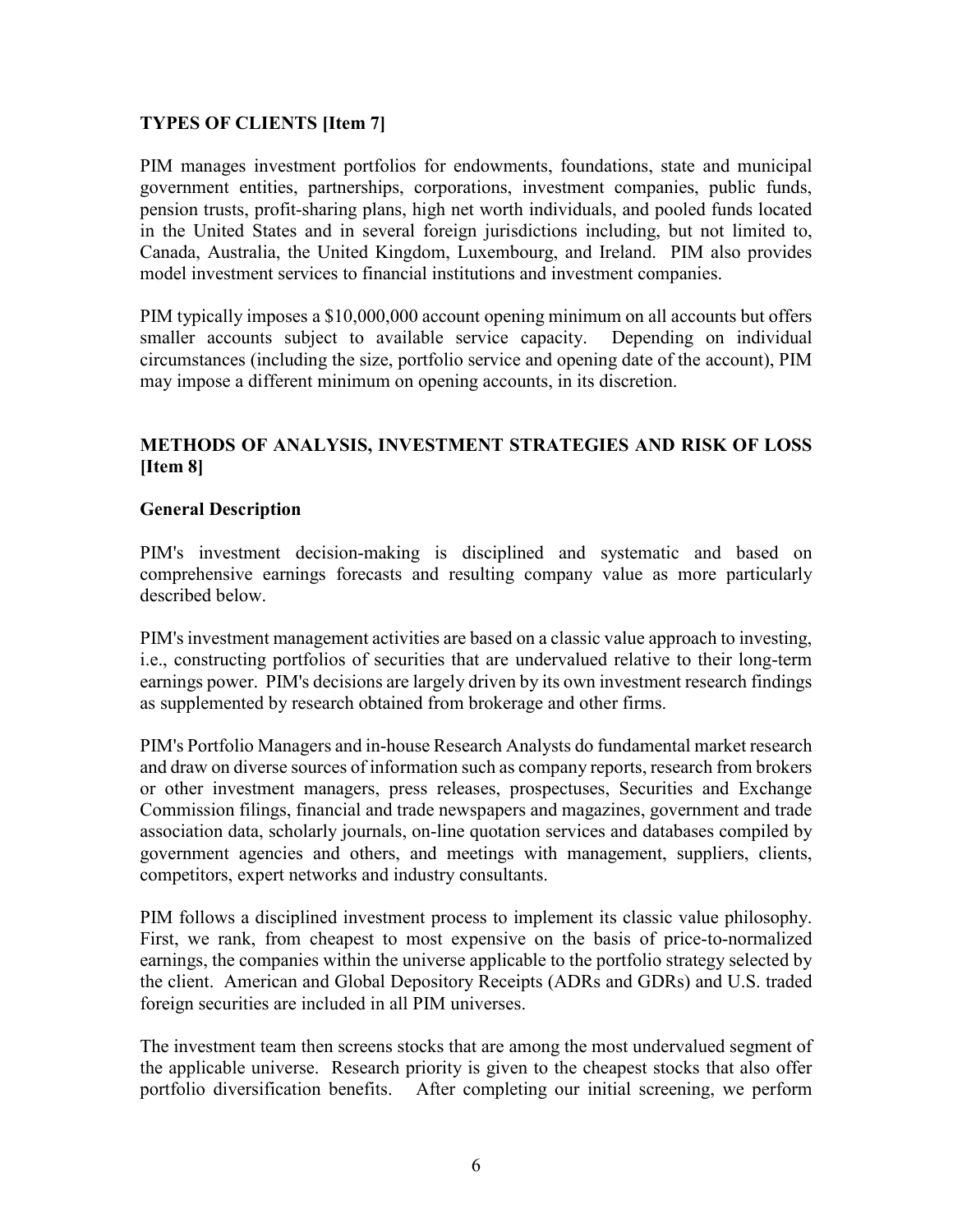rigorous, in-depth analysis that often includes discussions with senior company management and/or on-site visits. Once we are committed to engaging in a research project on a company, our analysts are asked to approach each situation with the following question in mind, *"would we buy the entire business at the current price?"* We refine our earnings model, develop a final estimate of normalized earnings, and make a final investment decision. At this stage of the process, normalized earnings is the earnings level we expect the company to be able to generate within the next five years given their industry position and our judgment as to management's ability to successfully implement their strategic plans.

As a global investment management organization, PIM is committed to adopting and implementing responsible investment principles in a manner that is consistent with PIM's fiduciary responsibilities to its clients. Throughout the firm's history, PIM has recognized the importance of considering environmental, social and governance ("ESG") issues as part of a robust investment process. Assessing the potential impact of ESG issues on a company is therefore critical to PIM's investment process. In addition, PIM believes its communication with the management of companies PIM invests in and the voting of proxies for those companies should be managed with the same care as all other elements of the investment process. Through PIM's engagement with management, and its proxy voting, PIM seeks to exert a constructive, long-term oriented influence on the trajectory of the company.

PIM's commitment to incorporating ESG into its investment approach drives us to continually enhance our approach to ESG. For example, in the beginning of 2018, PIM became a signatory to the Principles for Responsible Investment (PRI), which is a leading global responsible investment network of investment managers, service providers and asset owners. In 2020, PIM became Sustainability Accounting Standards Board (SASB) Alliance members, reflecting our focus on the financial materiality of ESG issues. In light of the increasing financial materiality of climate change, we recently published our approach to addressing climate risks and opportunities in line with the Taskforce on Climate-Related Financial Disclosures (TCFD).

PIM continually monitors and evaluates each position. Once a stock is added to a portfolio, we assess each new piece of information with the question, *"did we get it right?"* While the average holding period is approximately three to four years, the information available on a periodic basis gives us an ongoing scorecard to assess whether our expectations for a return to normal earnings are being met. Our sell discipline is ultimately guided by the same ranking system with which we originally screened the universe. We generally will sell a security when it reaches our estimate of fair value, there are more attractive opportunities, or there is a change in company fundamentals. In this way, we can avoid emotional inputs, and focus on the pure valuation level of each company

If an account agreement permits, PIM may use margin for client tax planning, to cover client cash needs and for other purposes. Whether or not an account agreement permits margin transactions is in the sole discretion of the client. Typically, the use of margin is short-term or temporary in nature.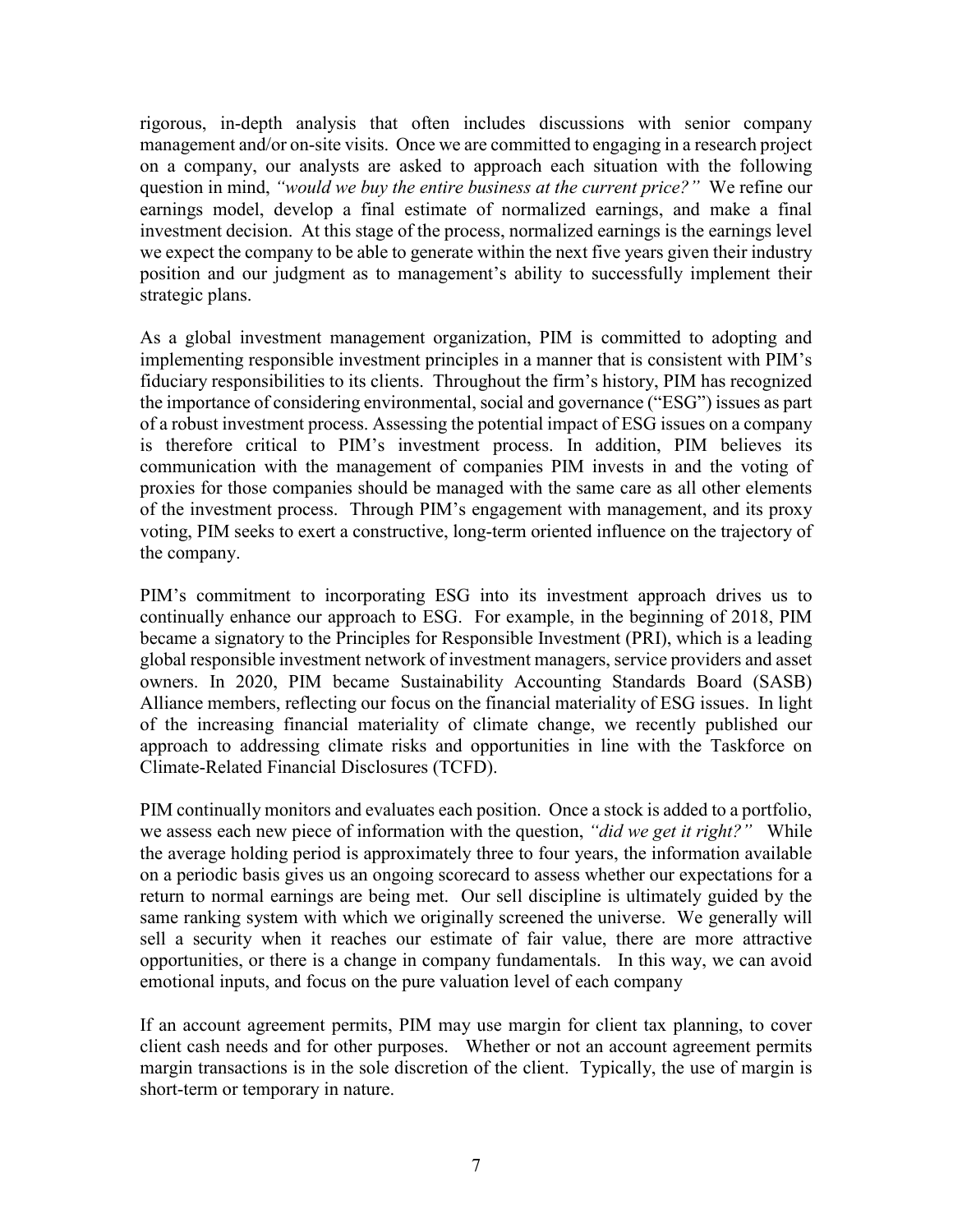PIM generally offers twenty-three portfolio strategies, as follows:

#### **Pzena Global Focused Value Service**

This strategy reflects a portfolio composed of approximately 40-60 stocks drawn generally from a universe of 2,000 of the largest companies across the world, based on market capitalization.

#### **Pzena Global Value Service**

This strategy reflects a portfolio composed of approximately 60-95 stocks drawn generally from a universe of 2,000 of the largest companies across the world, based on market capitalization.

#### **Pzena Global Value All Country Service**

This strategy reflects a portfolio composed of approximately 60-95 stocks drawn generally from a universe of 2,000 of the largest companies across the world, based on market capitalization.

#### **Pzena Global Small Cap Focused Value Service**

This strategy reflects a portfolio composed of approximately 40-80 stocks drawn generally from a universe that consists of the companies listed in the MSCI World Small Cap Index.

#### **Pzena Global Best Ideas Service**

This strategy reflects a portfolio composed of approximately 20-30 stocks drawn generally from a universe of 5,000 of the largest companies across the world, based on market capitalization.

#### **Pzena International Focused Value Service**

This strategy reflects a portfolio composed of approximately 30-50 stocks drawn generally from a universe of 1,500 of the largest companies across the world excluding the United States, based on market capitalization.

#### **Pzena International Value Service**

This strategy reflects a portfolio composed of approximately 60-80 stocks drawn generally from a universe of 1,500 of the largest companies across the world excluding the United States, based on market capitalization.

#### **Pzena International Value All Country (ex-U.S.) Service**

This strategy reflects a portfolio composed of approximately 60-80 stocks drawn generally from a universe of 1,500 of the largest companies across the world excluding the United States, based on market capitalization.

#### **Pzena International Small Cap Focused Value Service**

This strategy reflects a portfolio composed of approximately 40-70 stocks drawn generally from a universe of the MSCI World ex USA Small Cap Index.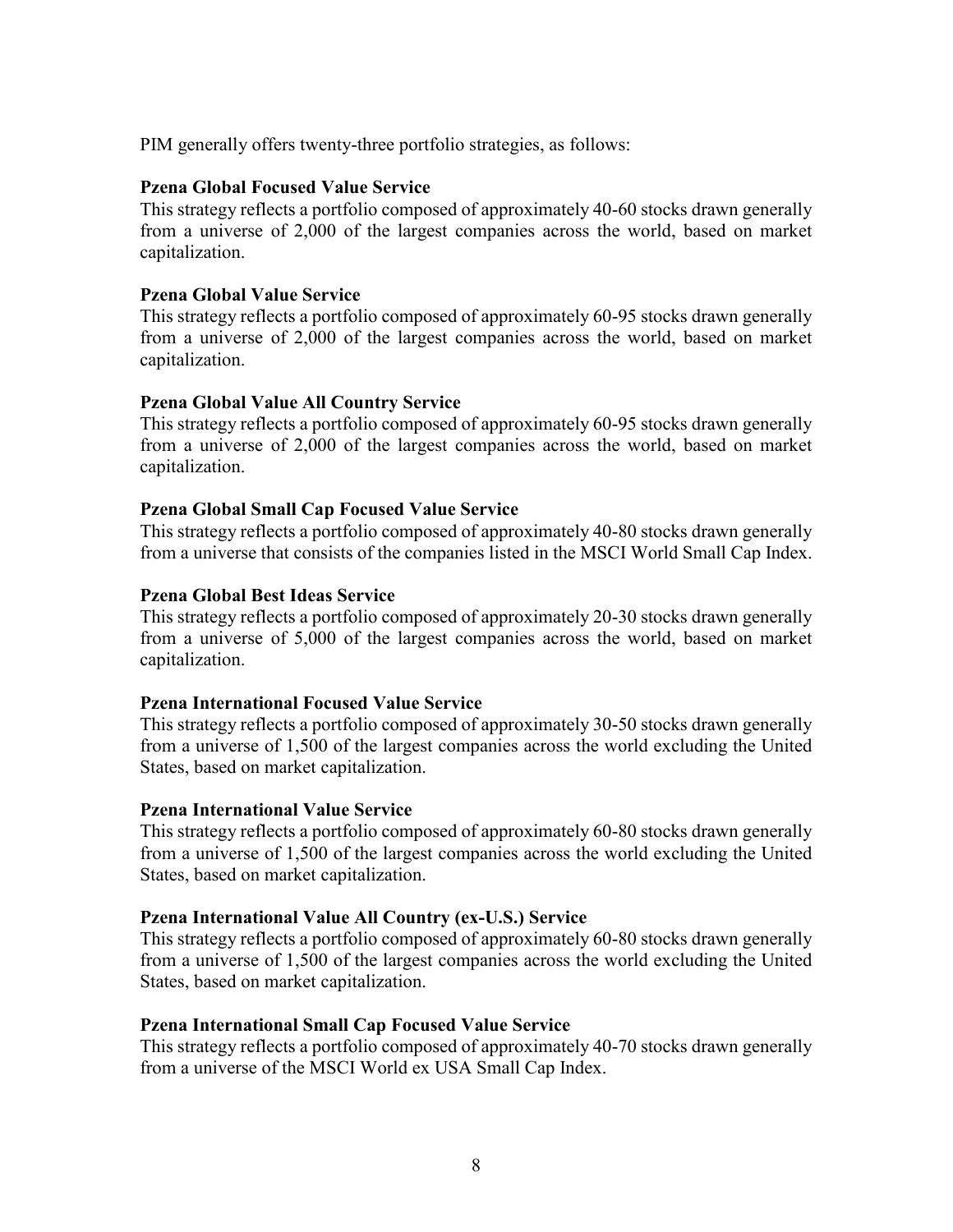#### **Pzena European Focused Value Service**

This strategy reflects a portfolio composed of approximately 40-50 stocks drawn generally from a universe of 750 of the largest European companies, based on market capitalization.

### **Pzena European (ex-U.K.) Focused Value Service**

This strategy reflects a portfolio composed of approximately 30-50 stocks drawn generally from a universe of 600 of the largest European (ex-U.K.) listed companies, based on market capitalization.

### **Pzena Japan Focused Value Service**

This strategy reflects a portfolio composed of approximately 25-40 stocks drawn generally from a universe of 750 of the largest Japanese companies, based on market capitalization.

### **Pzena Emerging Markets Focused Value Service**

This strategy reflects a portfolio composed of approximately 40-80 stocks drawn generally from a universe of 1,500 of the largest non-developed market companies, based on market capitalization.

### **Pzena Emerging Markets Select Value Service**

This strategy reflects a portfolio composed of approximately 30-60 stocks drawn generally from a universe of 1,000 of the largest non-developed market companies, based on market capitalization.

#### **Pzena Large Cap Focused Value Service**

This strategy reflects a portfolio composed of approximately 30-40 stocks drawn generally from a universe of 500 of the largest U.S. listed companies, based on market capitalization.

#### **Pzena Large Cap Value Service**

This strategy reflects a portfolio composed of approximately 50-80 stocks drawn generally from a universe of 500 of the largest U.S. listed companies, based on market capitalization.

#### **Pzena Focused Value Service**

This strategy reflects a portfolio composed of approximately 30-40 stocks drawn generally from a universe of 1,000 of the largest U.S. listed companies, based on market capitalization.

#### **Pzena Mid Cap Focused Value Service**

This strategy reflects a portfolio composed of approximately 30-40 stocks drawn generally from a universe of U.S. listed companies ranked from the 201st to 1,200th largest, based on market capitalization.

#### **Pzena Mid Cap Value Service**

This strategy reflects a portfolio composed of approximately 50-80 stocks drawn generally from a universe of U.S. listed companies ranked from the 201st to 1,200th largest, based on market capitalization.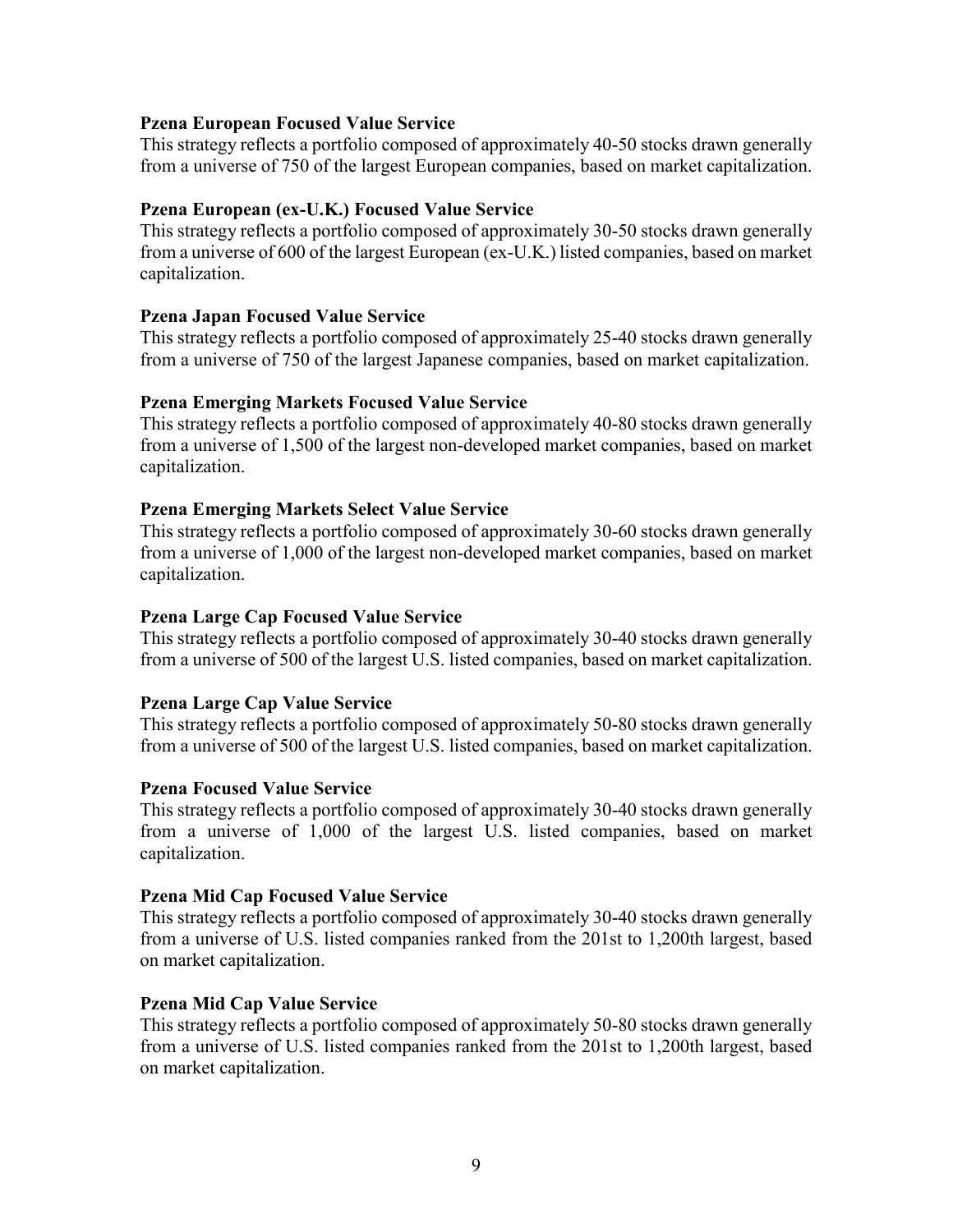#### **Pzena Small Cap Focused Value Service**

This strategy reflects a portfolio composed of approximately 40-50 stocks drawn generally from a universe of U.S. listed companies ranked from the 1,001st to 3,000th largest, based on market capitalization.

#### **Pzena SMID Cap Value Service**

This strategy reflects a portfolio composed of approximately 50-90 stocks drawn generally from a universe of 2,500 U.S. listed companies ranked from the 501st to 3,000th largest, based on market capitalization.

#### **Pzena U.S. Best Ideas Service**

This strategy reflects a portfolio composed of approximately 15-25 stocks drawn generally from a universe of 3,000 of the largest U.S. listed companies, based on market capitalization.

#### **Pzena Long/Short Value Service**

This strategy reflects a portfolio composed of approximately 50-90 long and 60-100 short stock positions drawn generally from a universe of 1,000 of the largest U.S. listed companies, based on market capitalization.

#### **Material Risks for Significant Investment Strategies**

There can be no assurance that PIM will achieve its investment objective. PIM's assessment of the short-term or long-term prospects of investments may not prove accurate. No assurance can be given that any investment or trading strategy implemented by PIM on behalf of its clients will be successful and, because of the speculative nature of PIM's investment and trading strategy, there is a risk that investors may suffer a significant loss of their invested capital. The following list of risk factors does not purport to be a complete enumeration or explanation of the risks involved in investing with PIM. Prospective clients should read PIM's ADV Part 1  $\&$  2 and consult with their own advisers before engaging PIM. An investment with PIM should only be made as a supplement to an overall investment program and only by investors able to undertake the risks involved.

Market Risk. The possibility that PIM's investments will lose value because of declines in the stock market, regardless of how well the companies in which PIM invests perform. This risk also includes the risk that the stock price of one or more of the companies in a client's portfolio will fall or fail to increase. A company's stock performance can be adversely affected by many factors, including general financial market conditions and specific factors related to a particular company or industry. This risk is generally increased for companies in developing markets, which tend to be more vulnerable to adverse developments. We invest in companies globally that may encounter disruptions involving power, communications, transportation, travel or other utilities or essential services on which they depend to conduct business. This could include disruptions as the result of natural disasters, pandemics, other international health emergencies, or weather-related or similar events (such as fires, hurricanes, earthquakes, floods, landslides and other natural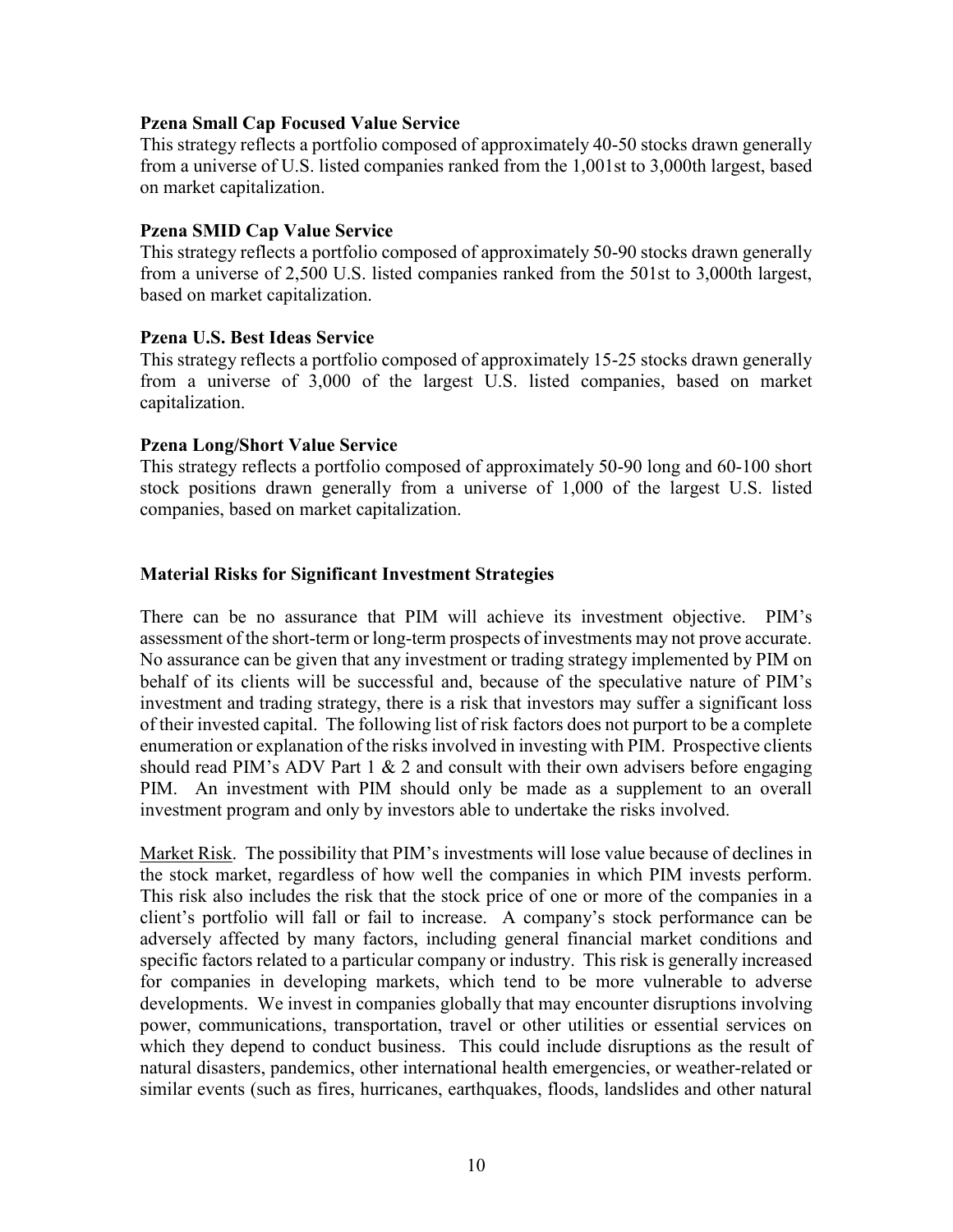conditions including the effects of climate change), political instability, sanctions, labor strikes or turmoil, war, or terrorist attacks. In particular, the ongoing COVID-19 pandemic has caused disruption in financial markets across the world with governments enacting quarantines, restrictions on travel and other measures affecting supply chains and general economic activity. While the financial markets have generally recovered, the effects of the COVID pandemic on the companies in which PIM invests continues to be uncertain and depend on future developments that remain unpredictable. Successive waves or mutations or variants of the virus may lead to an acceleration of the spread or worsening of the severity of thereof. The effectiveness of measures to combat the virus, including the development, production and distribution of vaccines and therapeutics and the public acceptance thereof remains uncertain. In recent years, various parts of the world have sustained significant damage from natural disasters such as hurricanes, wildfires and/or landslides. Although we continue to assess the potential impact of such events on the companies in which we invest, there can be no assurance that these events may not adversely affect our investment and may lead one or more of our investment strategies to underperform. Such disruptions may affect our investment process by limiting our ability to complete our fundamental research in a timely manner.

Investing Process. PIM takes a considerable amount of time to complete the in-depth research projects that its investment process requires before adding any security to its portfolio. The process requires that PIM take the time to understand the company and the business well enough to make an informed decision as to whether PIM is willing to own a significant position in a company that does not yet have clear earnings visibility. However, the time it takes to make this judgment may cause PIM to miss the opportunity to invest in a company that has a sharp and rapid earnings recovery. Any such missed investment opportunity could adversely impact the performance of PIM's investment strategies.

Value Investing Risk. PIM generally invests in companies after they have experienced, or are expected by the market to soon experience, a shortfall in their historic earnings, due to an adverse business development, management error, accounting scandal or other disruption, and before there is clear evidence of earnings recovery or business momentum. While investors are generally less willing to invest when companies lack earnings visibility, PIM's classic value investment approach seeks to capture the return that can be obtained by investing in a company before the market has confidence in its ability to achieve earnings recovery. However, this investment approach entails the risk that the companies included in PIM's investments are not able to execute as PIM had expected when PIM originally invested in them, thereby reducing the performance of PIM's strategies. In addition, during certain time periods, market dynamics may favor "growth" or "momentum" stocks. Disciplined adherence to a "value" investment mandate during such periods can result in significant underperformance relative to overall market indices and other managed investments that pursue growth style investments and/or flexible equity style mandates.

Portfolio Turnover. PIM has not placed any limit on the rate of portfolio turnover and portfolio securities may be sold without regard to the time they have been held when, in the opinion of PIM, investment considerations warrant such action. A higher rate of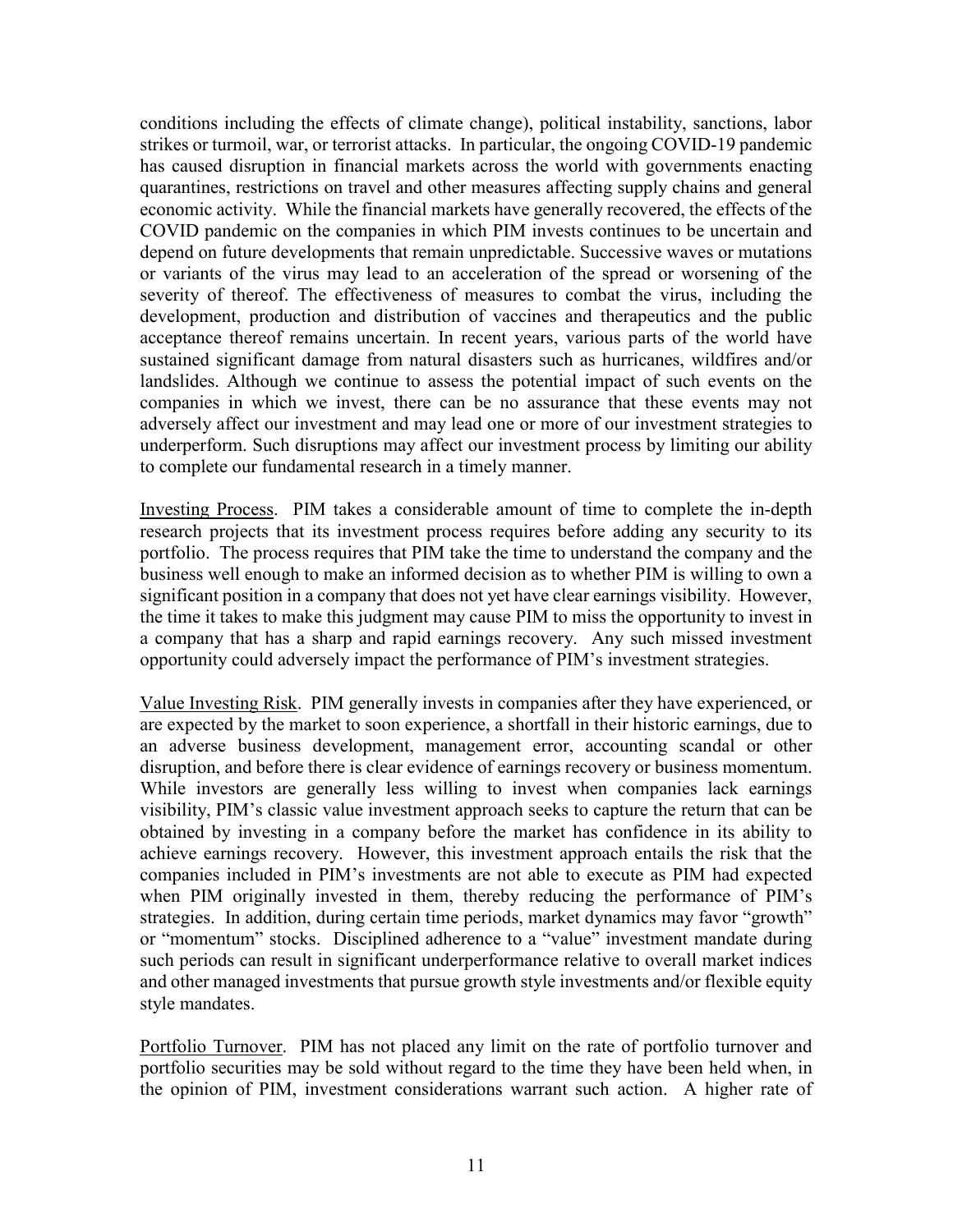portfolio turnover involves correspondingly greater expenses than a lower rate and may result in taxable costs for investors depending on the tax provisions applicable to such investors.

Investment Selection. PIM may select investments in part on the basis of information and data filed by the issuers of such securities with various government regulators or made directly available to the PIM by the issuers of securities or through sources other than the issuers. Although PIM will evaluate all such information and data and seeks independent corroboration when PIM considers it appropriate and when it is reasonably available, PIM will not be in a position to confirm the completeness, genuineness or accuracy of such information and data, and in some cases, complete and accurate information will not be readily available.

Concentration of Investments. At times, if PIM invests up to the maximum permitted under its investment restrictions in the securities of single issuers and/or in economic sectors this concentration and lack of diversification relative to a client's portfolio could mean that a loss in any one such position or a downturn in a sector in which PIM is invested could materially reduce a portfolio's performance. Thus, any substantial investment by PIM relative to overall assets in the securities of a single issuer or the concentration of PIM's investments in a particular industry may increase the level of risk.

Limited Capitalization Companies. Where applicable, PIM may invest a significant portion of a portfolio's assets in company securities with limited market capitalizations. While PIM believes these companies often provide significant potential for appreciation, these securities involve higher risks in some respects than do investments in securities of large companies. For example, prices of small-capitalization and even mediumcapitalization securities are often more volatile than prices of large-capitalization securities. The risk of bankruptcy or insolvency of many smaller capitalized companies (with the attendant losses to investors) is higher than for larger, "blue-chip" companies. In addition, since PIM's position in these investments are often substantial, even partial sales of a substantial position into the market may cause the market price of PIM's investment to decline and there is the risk that PIM may be unable to find willing purchasers for such investments when PIM decides to sell them.

Foreign Investment Risks Generally. Investment in foreign issuers or securities principally traded overseas may involve certain special risks due to foreign economic, political, social and legal developments, including favorable or unfavorable changes in currency exchange rates, exchange control regulations (including currency blockage), expropriation of assets or nationalization, imposition of withholding taxes on dividend or interest payments, and possible difficulty in obtaining and enforcing judgments against foreign entities. Furthermore, issuers of foreign securities are subject to different, often less comprehensive accounting reporting and disclosure requirements than domestic issuers. The securities of some foreign governments and companies and foreign securities markets are less liquid and at times more volatile than comparable U.S. securities and securities markets. Foreign brokerage commissions and other fees are also generally higher than in the United States. The laws of some foreign countries may limit PIM's ability to invest in securities of certain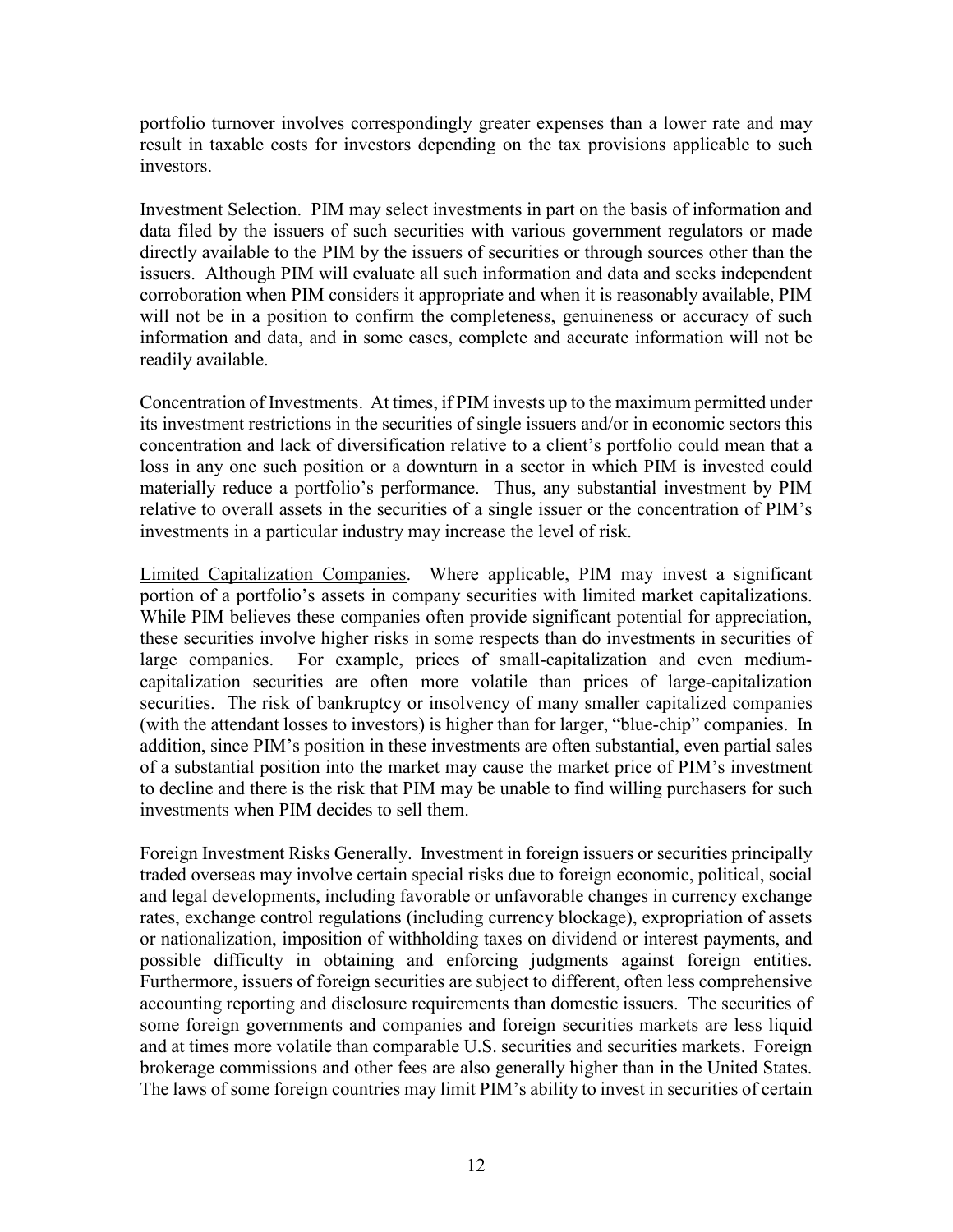issuers located in these foreign countries. There are also special tax considerations that apply to securities of foreign issuers and securities principally traded overseas. Investors should also be aware that under certain circumstances, markets that are perceived to have similar characteristics to troubled markets may be adversely affected whether or not similarities actually exist. Since foreign securities often are purchased with and payable in currencies of foreign countries, the value of these assets as measured in U.S. dollars may be affected favorably or unfavorably by the changes in currency rates and exchange control regulations. Some currency exchange costs may be incurred when PIM changes investments from one country to another. Currency exchange rates may fluctuate significantly over short periods of time. They generally are determined by the forces of supply and demand in the foreign markets and the relative merits of investments in different countries, actual or perceived changes in interest rates and other complex factors, as seen from an international perspective. Currency exchange rates can also be affected unpredictably by intervention by U.S. or foreign governments or central banks (or the failure to intervene) or by currency controls or political developments in the United States or abroad.

Emerging Markets. The risks of foreign investments described above apply to an even greater extent to investments in emerging markets. Where applicable, PIM may seek to exploit inefficiencies in the less developed equity markets. The economies of these markets may differ significantly from the economies of certain developed countries in such respects as GDP or GNP, rate of inflation, currency depreciation, capital reinvestment, resource self-sufficiency, structural unemployment and balance of payments position. In particular, these economies may experience high levels of inflation. In addition, such countries may have: restrictive national policies that limit PIM's investment opportunities; limited information about their issuers; a general lack of uniform accounting, auditing and financial reporting standards, auditing practices and requirements compared to the standards of developed countries; less governmental supervision and regulation of business and industry practices, stock exchanges, brokers and listed companies; favorable economic developments that may be slowed or reversed by unanticipated political or social events in such countries; or a lack of capital market structure or market-oriented economy. Systemic and market factors may affect the acquisition, payment for or ownership of investments including: (a) the prevalence of crime and corruption; (b) the inaccuracy or unreliability of business and financial information; (c) the instability or volatility of banking and financial systems, or the absence or inadequacy of an infrastructure to support such systems; (d) custody and settlement infrastructure of the market in which such investments are transacted and held; (e) the acts, omissions and operation of any securities depository; (f) the risk of the bankruptcy or insolvency of banking agents, counterparties to cash and securities transactions, registrars or transfer agents; and (g) the existence of market conditions which prevent the orderly execution of settlement of transactions or which affect the value of assets. Different clearance and settlement procedures may prevent PIM from making intended security purchases causing PIM to miss attractive investment opportunities and possibly resulting in either losses to or contract claims against PIM. The securities markets of many of the countries in which PIM may invest may also be smaller, less liquid, and subject to greater price volatility than in developed securities markets.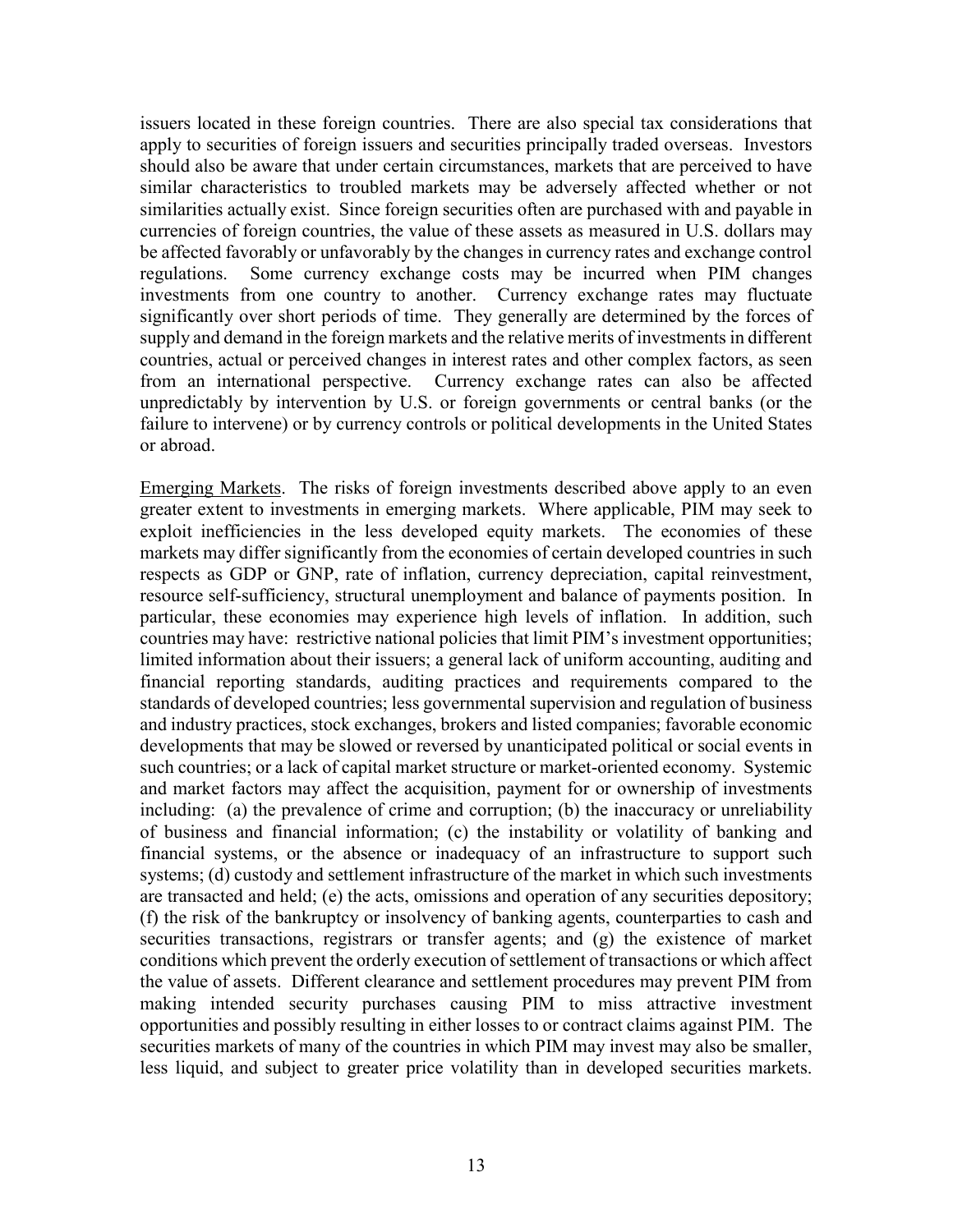PIM's securities may be denominated in a variety of currencies subject to changes in currency exchange rates and in exchange control regulations.

Political Considerations. Since PIM invests in both U.S. and non-U.S. markets, the companies that PIM invests in may be affected by domestic and international political, social and economic conditions, any of which could negatively impact PIM's investment performance. There may be, for example, risk of nationalization, sequestration of assets, expropriation or confiscatory taxation, currency blockage or repatriation, sanctions, changes in government policies or regulations, political, religious or social instability or diplomatic or political developments and changes. Any one or more of these factors could adversely affect the economies and markets of such countries that in turn could affect the value of PIM's investments in their respective markets. Additionally, the political stability of some of the countries in which the less developed securities and/or derivatives markets operate could be even more volatile from that of certain developed countries and such risks may be heightened.

Liquidity Risk. Illiquidity in certain markets could make it difficult for PIM to liquidate positions on favorable terms, thereby resulting in losses.

Short Sales Risk. A short sale is the sale of a security which one does not own in anticipation of purchasing the same security in the future at a lower price to close the short position. A short sale will be successful if the price of the shorted security decreases. However, if the underlying security goes up in price during the period in which the short position is outstanding, investors in the Long/Short Value Service may realize a loss. The risk on a short sale is unlimited because the shorted security must be bought at the higher price to complete the transaction. Therefore, short sales may be subject to greater risks than investments in long positions.

Participatory Note Risk. Participatory Notes ("P-Notes") are a type of equity-linked derivative which generally are traded over-the-counter. Even though a P-Note is intended to reflect the performance of the underlying equity security, the performance of a P-Note will not replicate exactly the performance of the issuers or markets that the P-Note seeks to replicate due to transaction costs and other expenses. Investments in P-Notes involve risks normally associated with a direct investment in the underlying securities. In addition, P-Notes are subject to counterparty risk, which is the risk that the broker-dealer or bank that issues the P-Notes will not fulfill its contractual obligation to complete the transaction.

Cyber security Risk. The issuers of securities in which PIM invests in are susceptible to operational, information security, and related risks from cyber security incidents resulting from deliberate attacks or unintentional events, and may include, but are not limited to: gaining unauthorized access to digital systems, misappropriating information or assets, corrupting data, and causing operational disruptions, including denial-of-service attacks on websites. Cyber security failures or breaches by a third party service provider and issuers of securities in which PIM invests have the potential to cause disruptions and impact business operations, potentially resulting in financial losses, the inability to transact business, violations of applicable privacy and other laws and regulations, regulatory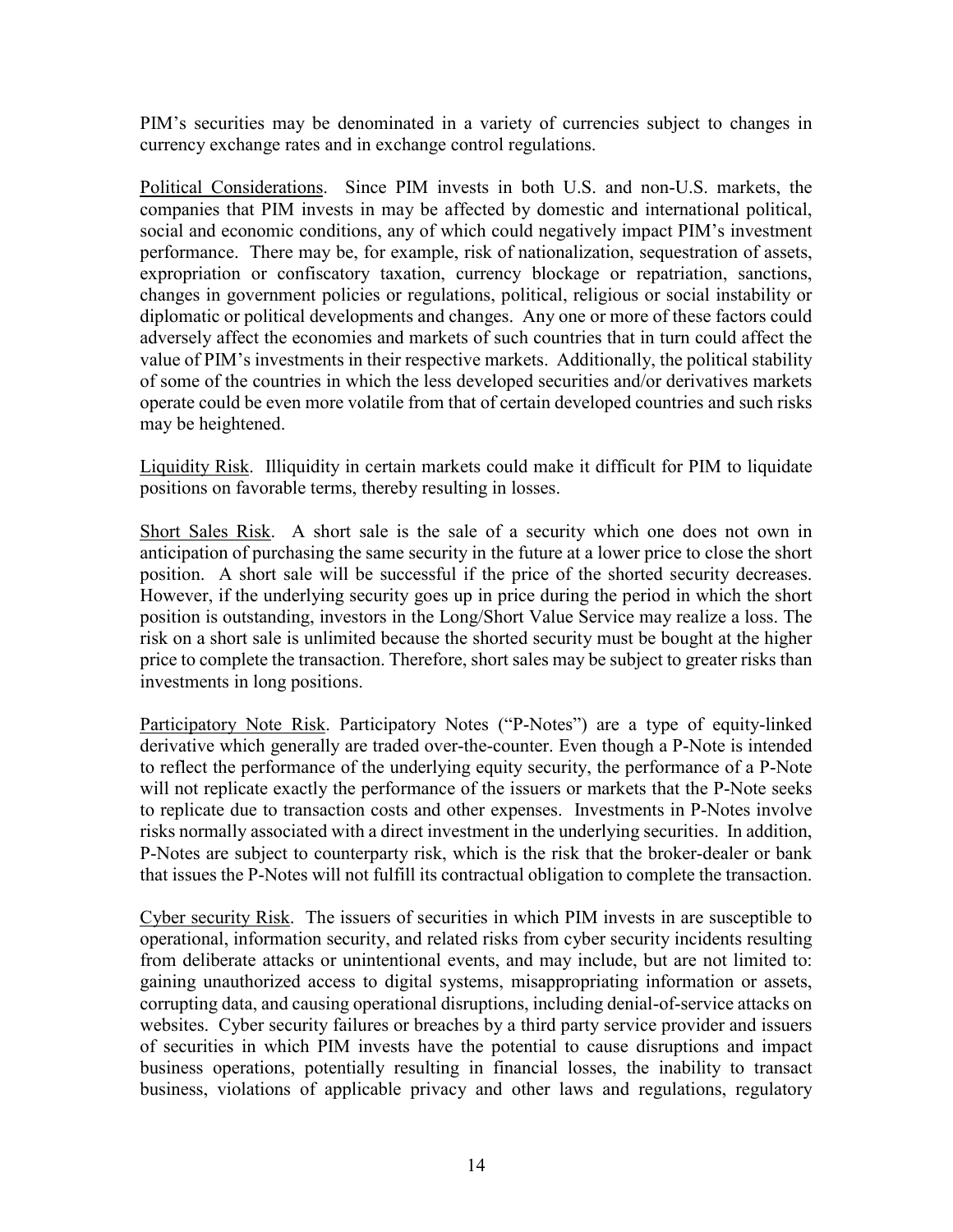sanctions including penalties, reputational damage, reimbursement or other compensation costs, and/or additional compliance costs, including the cost of insurance and measures to prevent cyber incidents. This may be especially true to the extent remote work continues after the pandemic.

### **DISCIPLINARY INFORMATION [Item 9]**

PIM has no disciplinary history to report.

### **OTHER FINANCIAL INDUSTRY ACTIVITIES AND AFFILIATIONS [Item 10]**

Pzena Financial Services, LLC ("PFS") an affiliated entity of PIM under common control, is a broker/dealer registered with FINRA and SIPC. Certain employees of PIM are licensed registered representatives of PFS. PFS does not engage in the execution of securities transactions for PIM or any other entity; its activities are limited to marketing private funds and mutual funds managed or advised by PIM.

# **CODE OF ETHICS, PARTICIPATION OR INTEREST IN CLIENT TRANSACTIONS AND PERSONAL TRADING [Item 11]**

PIM's members and employees may from time to time acquire or sell for their personal accounts securities that may also be purchased or sold for the accounts of PIM's clients. PIM has adopted a written Code of Business Conduct and Ethics designed to prevent and detect personal trading activities that may interfere or be in conflict with client interests or our current investment strategy. This Code of Business Conduct and Ethics generally requires that all transactions in securities by PIM's employees, their spouses and immediate family members who reside in the same household, whether or not such securities are purchased or sold on behalf of our clients, be cleared prior to execution by appropriate compliance personnel. Securities transactions for employees' personal accounts also are subject to monthly/quarterly reporting requirements, and quarterly and annual certification requirements.

In addition, the Code of Business Conduct and Ethics sets forth standards of business conduct that reflect PIM's fiduciary obligations and those of its supervised persons. The Code of Business Conduct and Ethics requires that PIM employees act with honesty and integrity, adhere to the highest ethical standards and comply with applicable federal securities laws. To that end, the Code of Business Conduct and Ethics contains a section entitled "Conflicts of Interest," which requires that employees avoid conflicts as well as situations that have the appearance of conflict or impropriety. Moreover, certain policies such as the Insider Trading policy, which forbids employees from trading, either personally or on behalf of others (including mutual funds and private accounts managed by any such employees), on the basis of material non-public information and also from communicating material non-public information to others in violation of the law, are incorporated by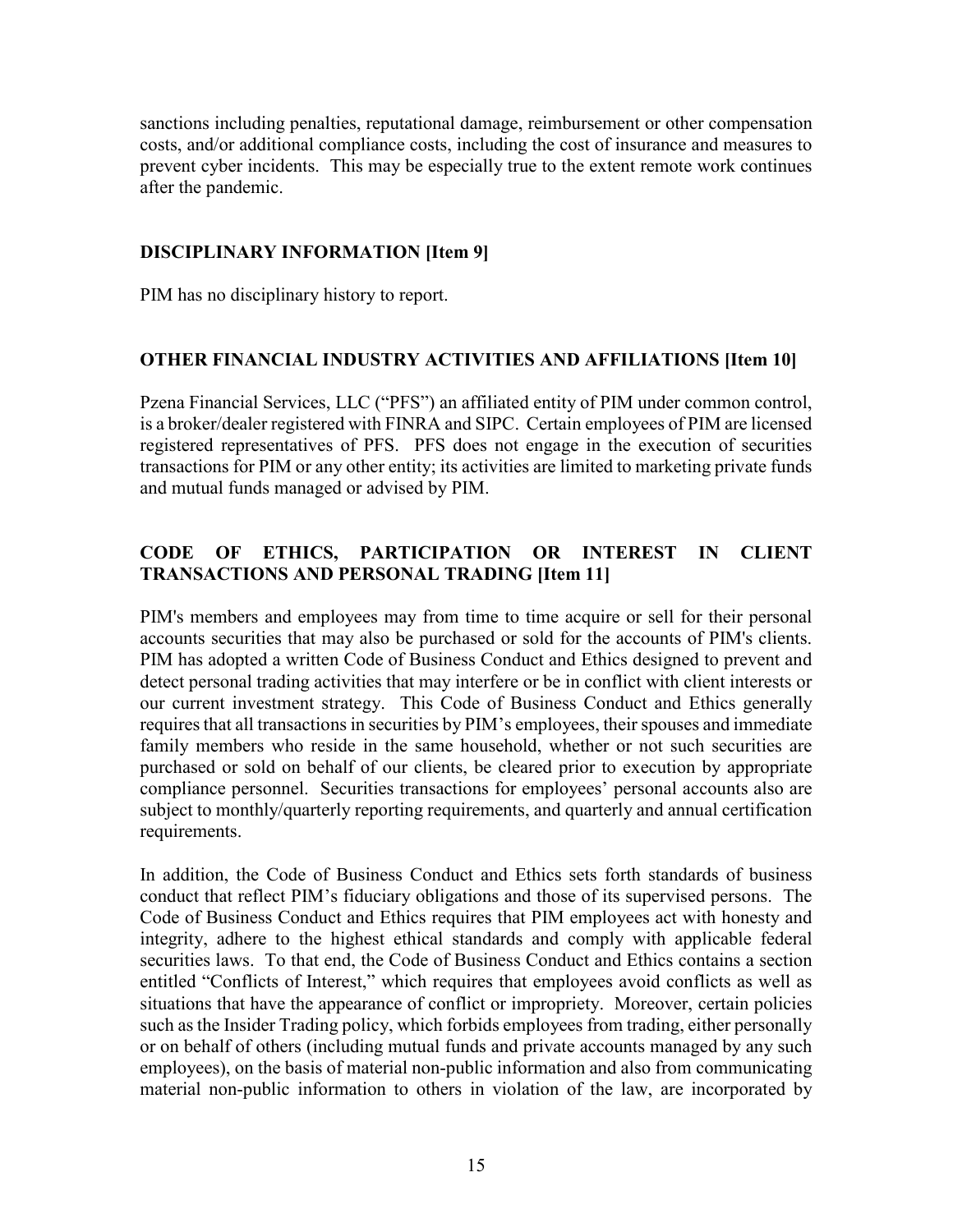reference into the Code of Business Conduct and Ethics. The Code of Business Conduct and Ethics also contains prohibitions and limitations, as well as reporting requirements, regarding the provision and receipt of gifts and entertainment by PIM personnel.

PIM's Code of Business Conduct and Ethics also requires that employees obtain written approval from the Chief Compliance Officer prior to serving (i) on the board of directors or trustees of a publicly-traded corporation or business entity; (ii) in any advisory committee positions for any business, government or charitable entity where the members of the committee have the ability or authority to affect or influence the selection of investment managers or the selection of the investment of the entity's operating, endowment, pension or other funds; or (iii) in any positions on the board of directors, trustees or any advisory committee of a PIM client or any potential client who is actively considering engaging PIM's investment advisory services. Employees are required to report any violations of the Code of Business Conduct and Ethics and of applicable federal securities laws and they are encouraged to consult the Chief Compliance Officer with respect to any transaction that may violate the Code of Business Conduct and Ethics. A copy of PIM's Code of Business Conduct and Ethics is available to clients and prospective clients on our website: www.pzena.com, or by writing to PIM at 320 Park Avenue,  $8<sup>th</sup>$ Floor, New York, New York 10022 or to berger@pzena.com.

PIM has adopted written policies and procedures for the allocation and aggregation of trades of securities that include provisions to avoid trading actions by proprietary and affiliated accounts that could result in an unfair or improper disadvantage to other client accounts. PIM's policy is to allocate and execute transactions for all client accounts in a fair and equitable manner. These policies extend to clients that are affiliated and/or unaffiliated with PIM. A copy of PIM's current Trade Allocation and Aggregation policies is available to clients by writing to PIM at 320 Park Avenue,  $8<sup>th</sup>$  Floor, New York, New York 10022 or to [berger@pzena.com.](mailto:berger@pzena.com)

When securities are purchased or sold for any proprietary funds, those equity trades are subject to PIM's Trade Allocation and Aggregation policies and procedures. Such procedures are designed to ensure that no action taken by PIM or any of its principals, officers, employees, or affiliated entities would disadvantage its non-proprietary client accounts or advantage those proprietary accounts at the expense of such non-proprietary client accounts.

Except in limited circumstances, principal trades are not done by PIM or any related person. Some of the client accounts managed by PIM on a discretionary basis are accounts of employees and close relatives. Additionally, the members of the firm's Executive Committee have invested in their individual capacities in an unaffiliated private fund. Their participation is outside the scope of their employment by PIM and does not impact their business on behalf of PIM or its clients.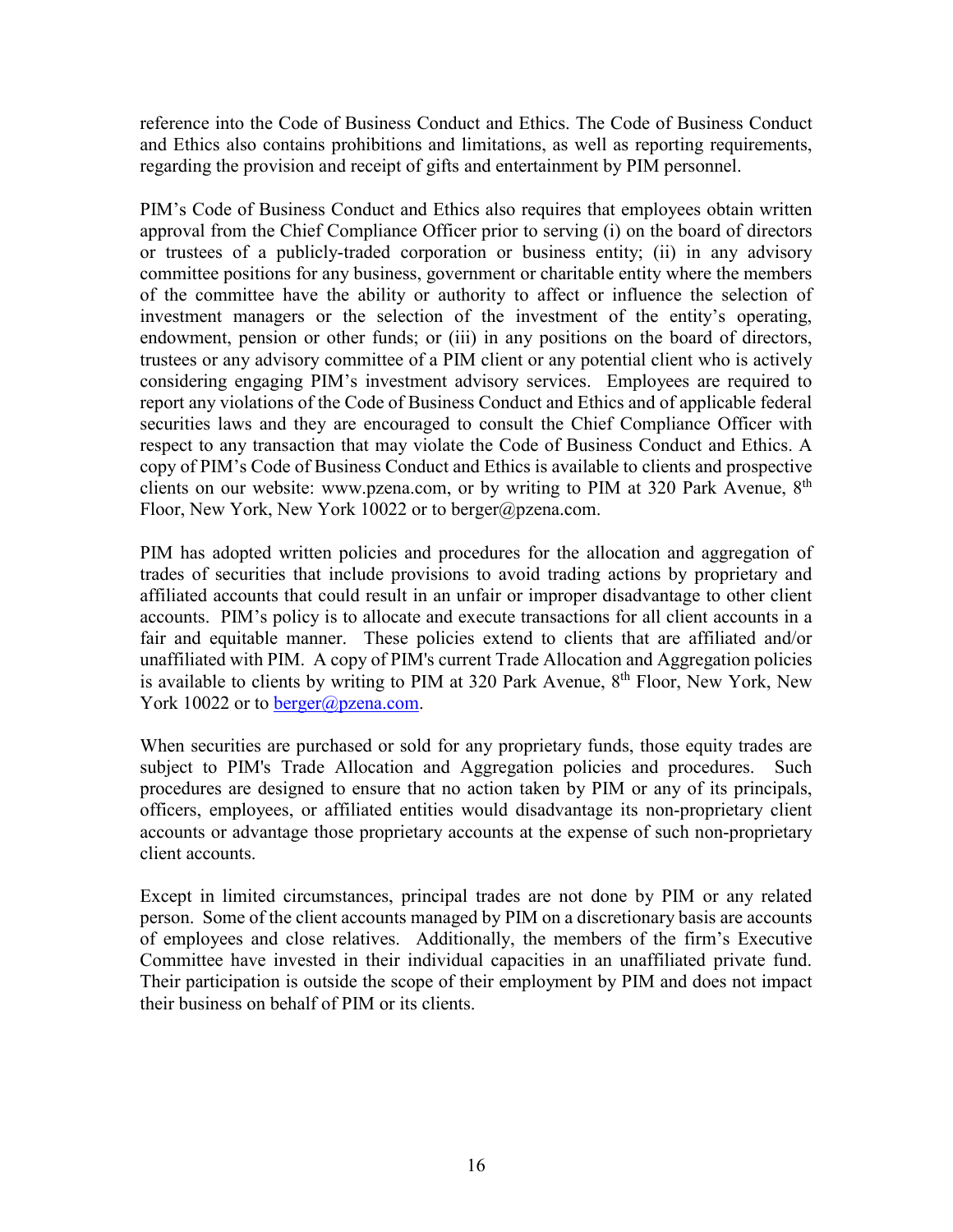### **Conflicts of Interest**

PIM and its affiliates may act as investment adviser or sub-adviser to a variety of mutual fund, separate account and hedge fund clients. The activities and interests of the firm and its personnel include potential multiple advisory, transactional, financial and other interests in securities, instruments and companies that may be directly or indirectly purchased or sold by PIM and for client accounts. Such activities and interests may give rise to potential conflicts of interest. These include, among others, the following:

Firm personnel may have varying levels of economic and other interests in accounts or products promoted or managed by such personnel as compared to other accounts or products promoted or managed by them. While the allocation of investment opportunities among the firm and the client accounts may raise potential conflicts because of financial or other interests of the firm or its personnel, PIM will not make allocation decisions solely based on such factors. PIM has a Trade Allocation and Aggregation policy that deals with these potential conflicts of interest. See "Brokerage Practices."

PIM will give advice to and make investment decisions for client accounts as it believes is consistent with appropriate treatment of the client accounts. Advice given to one or more client accounts or investment decisions made for these accounts may differ from, and may conflict with, advice given or investment decisions made for the firm. PIM manages all portfolios consistent with the respective investment strategy of each portfolio and takes into consideration any client specific guidelines or restrictions. Due to the factors listed, as well as issues such as the opening date of a portfolio and account cash flows, all portfolios within a specific strategy may not reflect the same holdings.

As mentioned in Item 5: Fees and Compensation, certain employees of PIM are licensed registered representatives of PFS and are compensated for the sale of PIM-advised pooled funds. From time to time, PIM adjusts the relative compensation levels for sales of some or all of these pooled funds, which can create a conflict of interest and encourage these employees to recommend certain pooled funds.

### **BROKERAGE PRACTICES [Item 12]**

### **Broker-Dealer Selection**

In selecting broker-dealers, PIM will generally seek the best combination of net price and execution for client accounts and may consider other factors, including: the broker's trading expertise, stature in the industry, execution ability, facilities, clearing capabilities and financial services offered, long-term relations with our firm, reliability and financial responsibility, timing and size of order and execution, difficulty of execution, current market conditions and depth of the market. In order to measure the effectiveness of our trading strategy, we compare our executions against data compiled by an independent trading analytics provider. This data is reviewed regularly by our Best Execution Committee to ensure that our trading strategy is working, and the brokers are providing the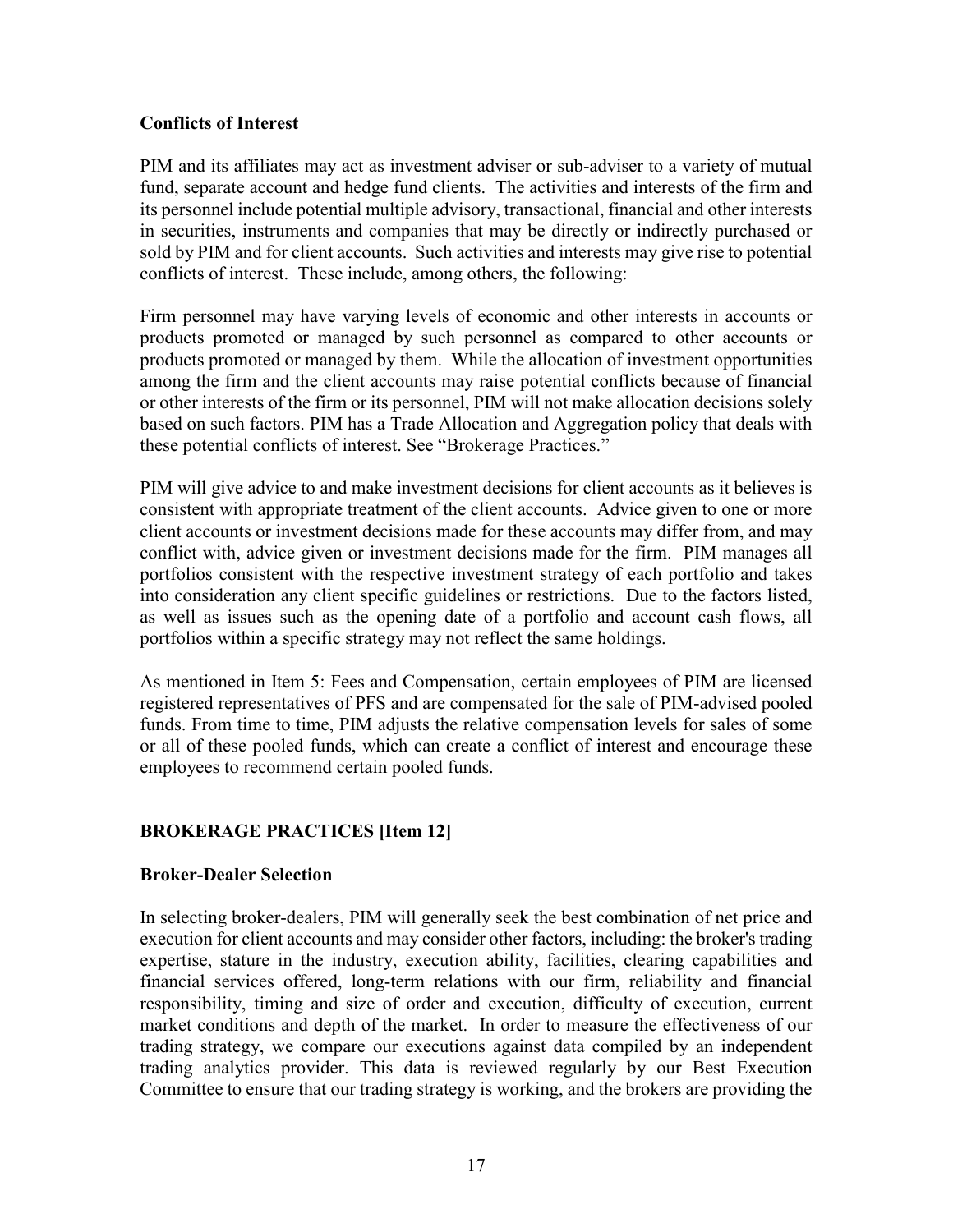best possible executions. PIM's experience in attempting to obtain best execution and in assessing it is further illustrated by the following:

PIM utilizes an analyst voting process to rate brokers and determine commission budget allocations. Votes are taken quarterly by the firm's investment team. Factors affecting such votes include the quality and quantity of research provided and assistance with access to management and management meetings. In addition, on an ongoing basis, PIM's Traders assess the execution capabilities of each broker who receives votes and budget allocations. If execution issues arise with any broker, the Traders may put the broker on a watch list or a restricted list. In other words, PIM generally considers the amount and nature of research, execution and other services provided by broker-dealers, as well as the extent to which such services are relied on, and attempts to allocate a portion of the brokerage business of its clients on the basis of that consideration. PIM endeavors to allocate sufficient commissions to broker-dealers that have provided them with research to ensure continued receipt of research it believes is useful to its overall research process and thus to client portfolios in general. Actual brokerage commissions received by a brokerdealer may be more or less than the suggested allocations.

Once orders have been generated, they are sent to our trading desk to be executed. Orders are generally entered with strict trading limits. These limits mean we are controlling price at the point of entry or exit into the market. Limit order prices are reviewed daily by our Portfolio Managers and Research Analysts, and may be adjusted based upon current news or market conditions. To the extent that price and spread are significant factors in a best execution analysis, PIM's limit order trading strategy removes the price component from the equation.

PIM routes the majority of its orders to brokers for execution electronically (either directly to a broker or through various ECN/matching networks). These services may provide low cost commissions as well as high quality executions and anonymity in the market.

As mentioned above, PIM has a Best Execution Committee that meets quarterly to review the trading budget (which is completed by PIM's investment team), as well as how our commission dollars were spent during the previous quarter. Other responsibilities include:

\*preparation of guidelines for selection and review of brokers and broker allocations;

\*formulation and oversight of the firm's other brokerage and trade related policies, including the firm's Directed Brokerage & Soft Dollar; Principal, Agency & Cross Transactions; and Trade Allocation & Aggregation policies;

\*evaluation of execution quality information, and implementation of appropriate changes in firm policy based on such information;

\*periodic review of compensation paid to brokers over selected periods of time to determine if such compensation is reasonable in relation to the benefits received by PIM and its clients; and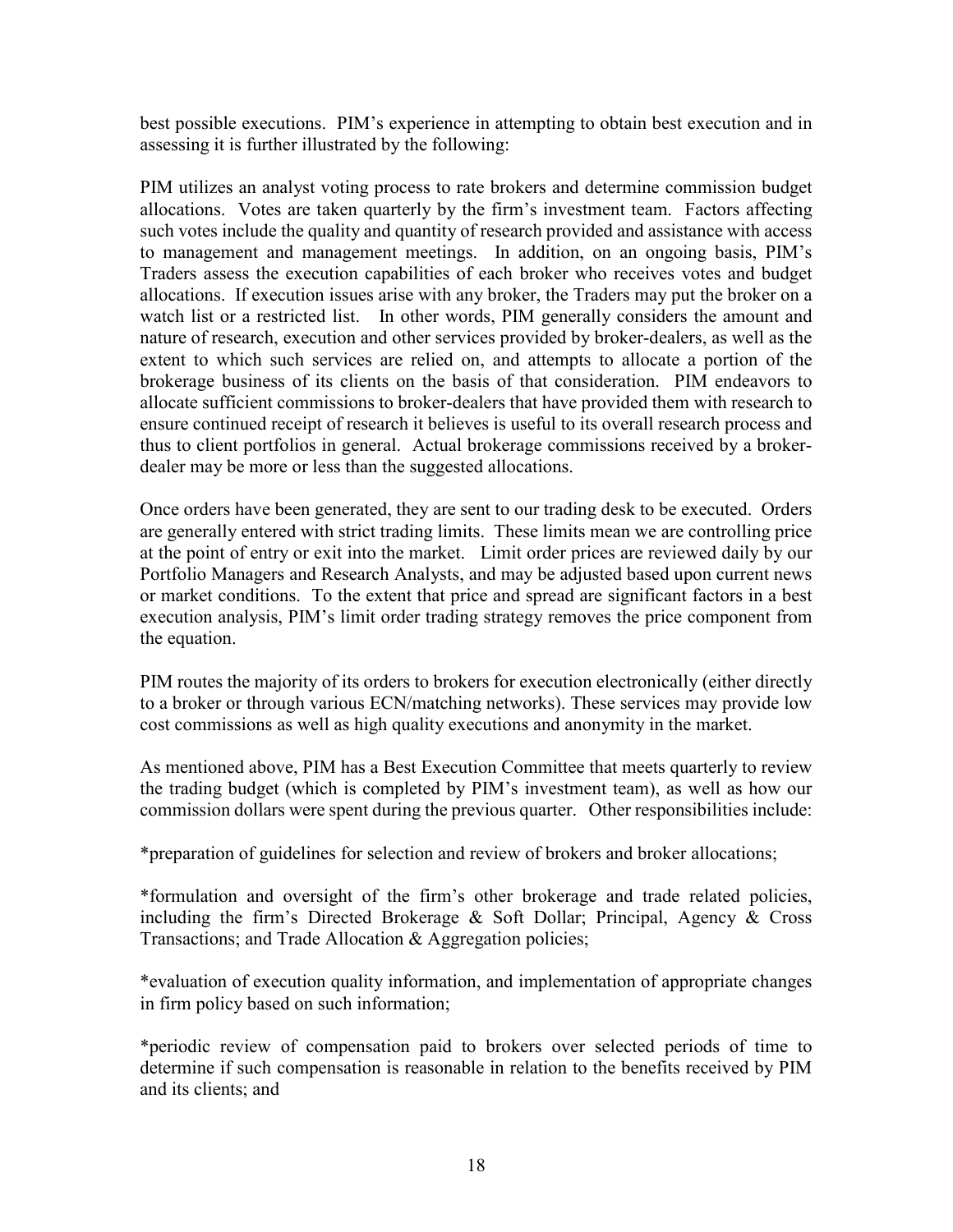\* counterparty evaluation for prime brokers, foreign exchange and participatory notes.

From time to time, clients may ask PIM for feedback or suggestions with regard to the use of certain broker-dealers and/or custodians. While PIM is never involved in the decisionmaking process with the client, we may offer some information based on our experiences with certain firms and we may make introductions if requested. PIM receives no economic benefit for any introduction it may make.

#### **Research and Other Soft Dollar Benefits**

PIM does not obligate itself to seek the lowest transaction charge in all cases, except to the extent that it contributes to the overall goal of obtaining the best results for the client. A higher transaction charge on exchange and over-the-counter trades may be considered reasonable in light of the value of the brokerage and research services provided. These services are of the type described in Section 28(e) of the Securities Exchange Act of 1934 ("Section  $28(e)$ ") and are designed to augment our internal research and investmentstrategy capabilities.

PIM currently has soft dollar arrangements with brokerage firms that execute transactions on behalf of PIM's clients (the "Soft Dollar Brokers"). When PIM uses client brokerage commissions (or markups or markdowns) to obtain research or other products or services, PIM receives a benefit because it does not have to produce or pay for the research, products or services. PIM seeks to control this process by limiting the services it pays for using soft dollars to those that fall squarely within the safe harbor of Section 28(e) as more particularly described below.

Pursuant to PIM's soft dollar arrangements, the Soft Dollar Brokers pay for research products and services (including statistical corporate data, real time and historical securities quotes, valuation services, text retrieval, pricing and analytical services, and company lawsuit and legal liability data and analysis). The portion of such products and services that assist in the investment decision-making process and execution related products and services are paid for in soft dollars. The non-research portion is paid for by PIM in hard dollars. If research products or services received by PIM have a mixed use, PIM will allocate in good faith the cost of such service or product accordingly. Any such allocation may create a conflict of interest for PIM.

PIM maintains a soft dollar budget comprised of all accounts where PIM has trading and brokerage discretion. In specific situations driven by regulation or governmental requirement, client-imposed restrictions may require PIM to remove accounts from the budget. This budget will be updated to reflect new soft dollar arrangements after the approval process has been completed and the appropriate invoices and other documentation have been received. PIM utilizes third-party software to assess the quality and value of research consumed in order to build and validate the overall budget. The software also allows PIM to track soft dollar payments relative to budget expectations. The estimated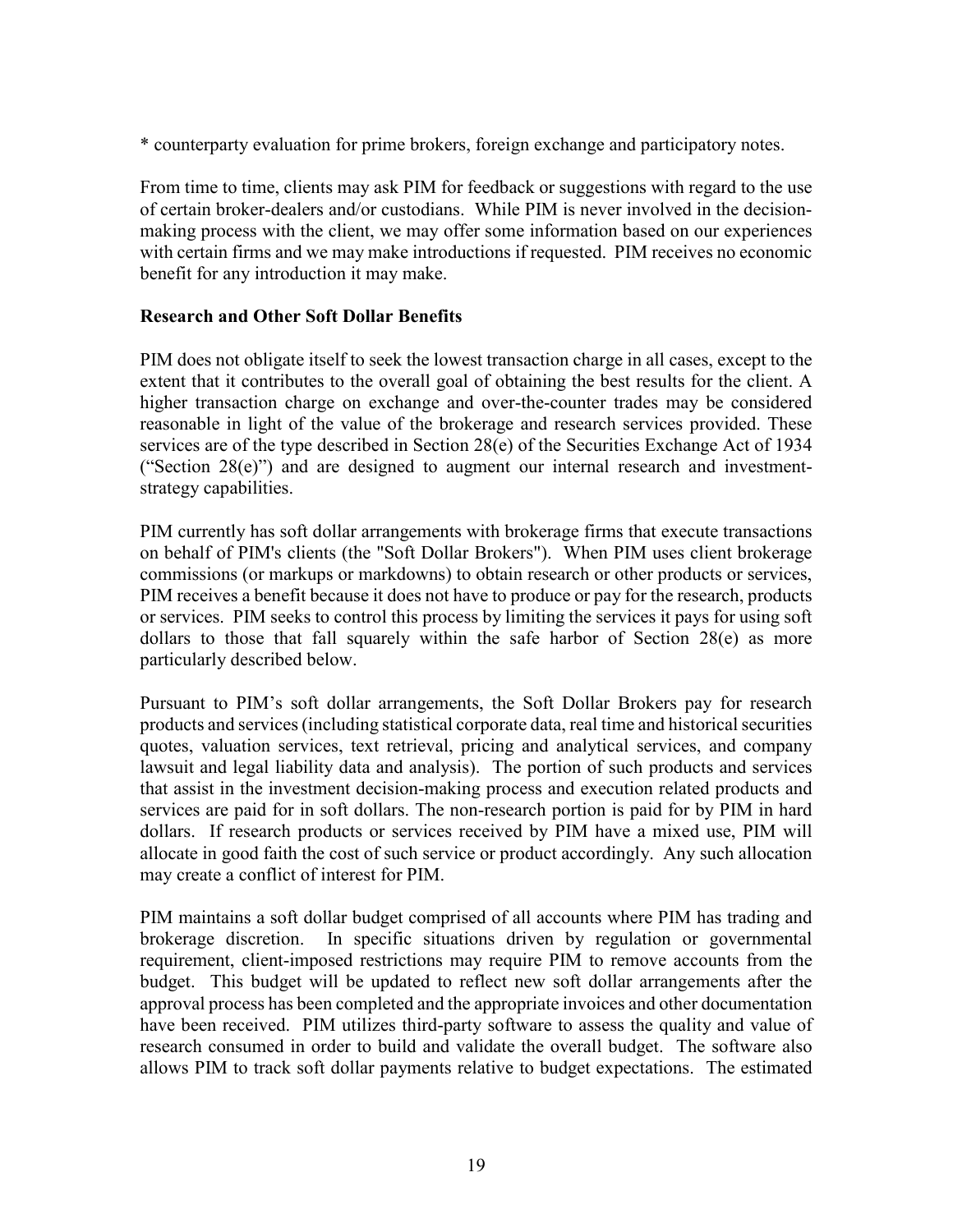soft dollar budget will be set annually and reassessed quarterly by the firm's Best Execution Committee.

Soft dollar services may be used for any or all of PIM's clients' accounts and there may not be a direct correlation between the amount of brokerage commissions generated by a particular client and the indirect benefits received by the client. Products and services received by PIM or its affiliates from brokers in connection with brokerage services provided to certain client accounts may disproportionately benefit other client accounts based on the relative amounts of brokerage services provided to the client accounts, and PIM does not seek to allocate soft dollar benefits proportionately to the soft dollar credits the accounts generate.

PIM endeavors to continuously monitor commission rates and keep commission costs appropriate to relevant market standards.

### **Aggregation of Trades**

PIM generally manages client accounts on a discretionary basis. Thus, PIM has the authority and responsibility to formulate investment strategy on clients' behalf, including deciding what securities to buy and sell, when to buy and sell, and in what amounts, in accordance with the client's account objective. PIM also typically has discretionary authority to execute trades through its trading desk.

Securities traded for the Client accounts may, but are not required to, be aggregated with trades for other funds or accounts managed by the firm. When transactions are aggregated but it is not possible to receive the same price or execution on the entire volume of securities purchased or sold, the various prices may be averaged, and the Client accounts will be charged or credited with the average price. Thus, the effect of the aggregation may operate on some occasions to the disadvantage of the Client accounts.

In accordance with PIM's Trade Allocation & Aggregation Policy, all trade orders are allocated among managed account portfolios of the same or similar mandates at the time of trade creation / initial order preparation. Depending on the nature of the trade, the order creation may be done in an automated fashion using PIM's portfolio management system (*e.g.*, if the trade is an increase or trim of an existing position) or manually by one of our Portfolio Management Associates (*e.g*., in connection with account level rebalancing or selling for taxable accounts where required to minimize taxes). Factors affecting order creation include availability of cash, existence of client-imposed trading restrictions or prohibitions, trading holds or halts imposed by a portfolio manager or a recognized exchange, and the tax status of the account. We may bunch or aggregate like orders or free business trades, but allocation is determined before any order is given to a broker.

Generally, brokers are selected and orders are entered with strict trading limits. Orders may be sent to multiple brokers, and as a result prices may vary for clients depending upon the execution prices at each broker. Prices for trades executed at different times on orders sent to one broker are averaged. When we have a large trade pending in the same security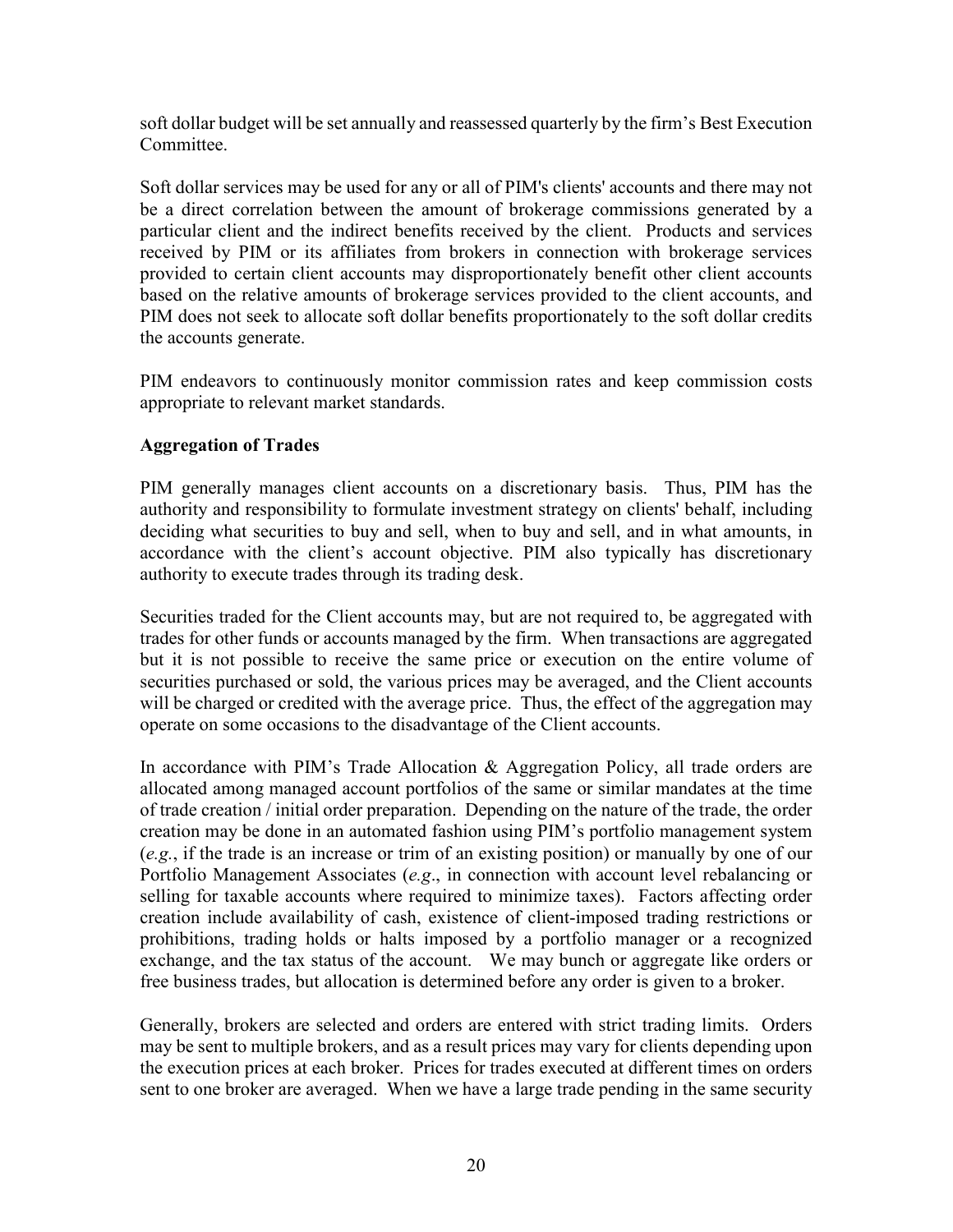that cannot be entered as one block trade based on client directed brokerage, we rotate the sequence in which the order is entered. If we receive partial executions of any block trade, the portion executed is generally allocated on a pro-rata basis; however, we may allocate a partially executed order differently in order to prevent a client from paying minimum ticket charges and being subject to higher total commission charges. Client directed brokerage or client-imposed broker restrictions may prevent certain orders from being aggregated with orders for other managed accounts resulting in different prices and commission rates than other client orders for the same security.

Further information about PIM's trade allocation practices can be found in our Trade Allocation & Aggregation Policy, which is available upon request.

# **REVIEW OF ACCOUNTS [Item 13]**

#### **Review of Accounts**

Trading Review: Every morning, all pending trades are reviewed by a combination of PIM's Portfolio Managers, Research Analysts, Traders and Portfolio Management Associates. Strategic limits are set for that day's trading, and any items that may impact any security with a pending trade are discussed.

Account Review: At regularly held portfolio review meetings, all Portfolio Managers and Portfolio Management Associates review the current investment strategy, and current holdings in each portfolio. Issues such as turnover, security weighting and sector weighting are all reviewed to be sure we are following both firm and client guidelines. Model changes, priority buys, sells and trims are set at these meetings. Our Portfolio Management Associates review and rebalance accounts periodically or as required by account or trading activity under the guidance of our Chief Executive Officer, Portfolio Managers and Co-Chief Investment Officer.

### **Client Reports**

Quarterly Investment Management Reports: After the close of each full quarter, clients receive a written report of the valuation of each of the securities in their account (average cost, current market value, yield, and estimated annual income), the asset allocation in the account and PIM's investment strategy and market outlook. The report also includes performance data for the quarter and other relevant points in time. PIM also endeavors to accommodate client and investor reporting needs as reasonably requested.

### **CLIENT REFERRALS AND OTHER COMPENSATION [Item 14]**

PIM does not currently engage in written referral agreements but may do so in accordance with PIM policies, provided appropriate disclosures and regulatory requirements are met. PIM previously entered into a written referral agreement with an unaffiliated entity, for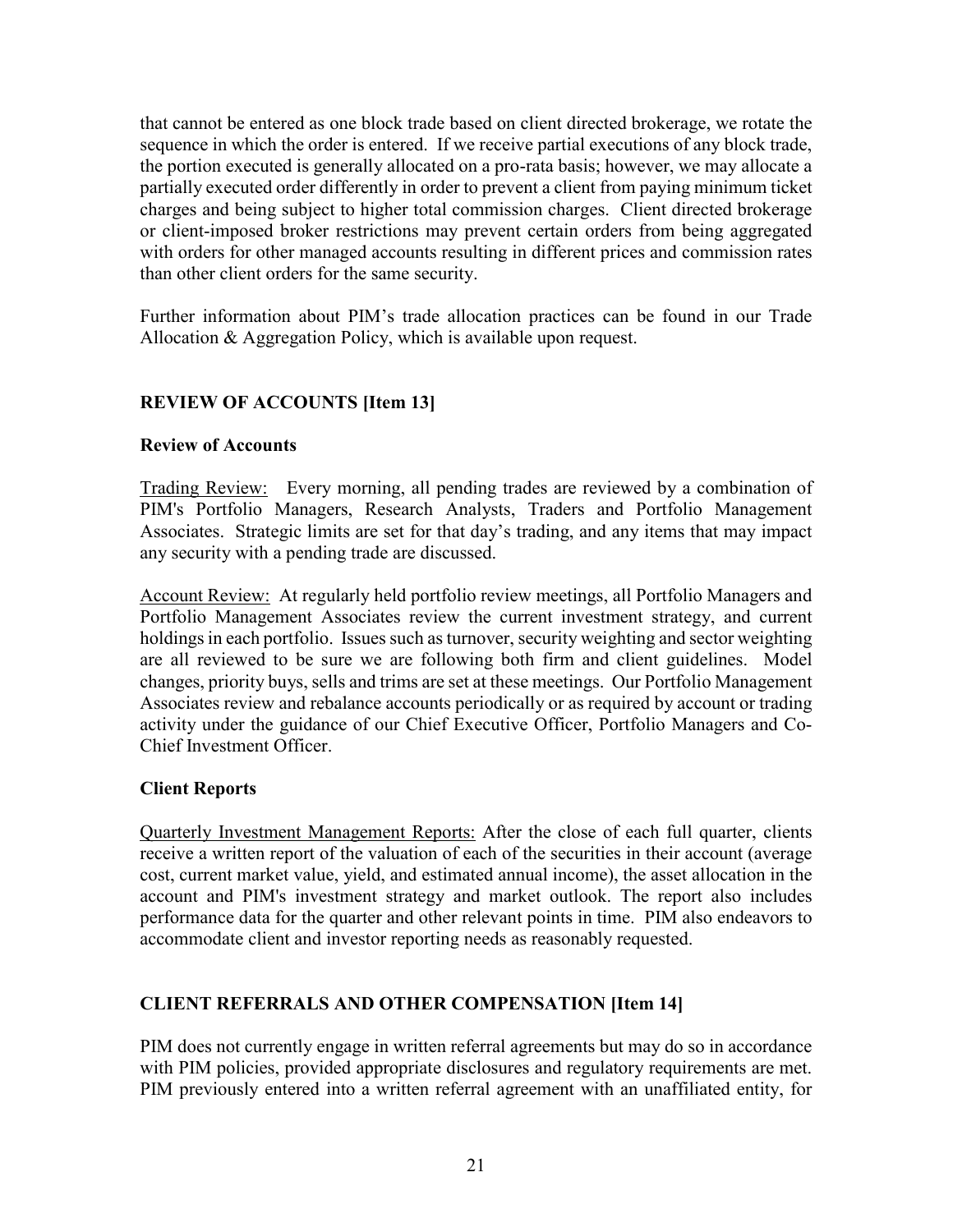which cash payments continue to be made. Cash fees paid to the entity are based solely on a percentage of revenues collected. There is no additional fee to clients as a result of referral arrangements.

# **CUSTODY [Item 15]**

To comply with the Advisers Act Custody Rule (i.e., Rule 206(4)-2) and to provide meaningful protection to investors, the private funds advised by PIM are subject to an annual financial statement audit by an independent public accountant registered with, and subject to regular inspection by, the Public Company Accounting Oversight Board. The audited financial statements are prepared in accordance with generally accepted accounting standards and are distributed to each private fund's investors within 120 days following the private fund's fiscal year-end. PIM also sends account statements to clients; clients are urged to compare the account statements from the qualified custodian with those received from PIM.

# **INVESTMENT DISCRETION [Item 16]**

Accounts are generally managed on a discretionary basis pursuant to a grant of authority in the advisory agreement. Pursuant to this authority, PIM has the authority and responsibility to formulate investment strategy on behalf of clients, including deciding which securities to buy and sell, when to buy and sell, and in what amounts, in accordance with agreed-upon objectives. Each account is separately maintained consistent with PIM's investment approach and the client's investment goals. Clients may impose reasonable restrictions on the management of their accounts, subject to PIM's acceptance of these restrictions.

# **VOTING CLIENT SECURITIES [Item 17]**

PIM's proxy voting process is the same for all client accounts managed by PIM where the client has given PIM the proxy voting authority. Each proxy that is to be voted by PIM is evaluated on the basis of what is in the best interests of the client. We deem the best interest of clients to be solely that which maximizes shareholder value. We will not subordinate the interests of our clients to any non-pecuniary interests nor will we promote nonpecuniary benefits or goals unrelated to our clients' financial interests. Where applicable, PIM also will consider any specific guidelines designated in writing by a client. Pending votes and proxies are forwarded to the Research Analyst who is responsible for the company soliciting the proxy. The Research Analyst will then make his/her voting decision with respect to the proposals in the proxy. If such Research Analyst also beneficially owns shares of the company in his/her personal trading accounts, the Research Analyst must notify Compliance and the Director of Research must sign off on the Research Analyst's votes for that company.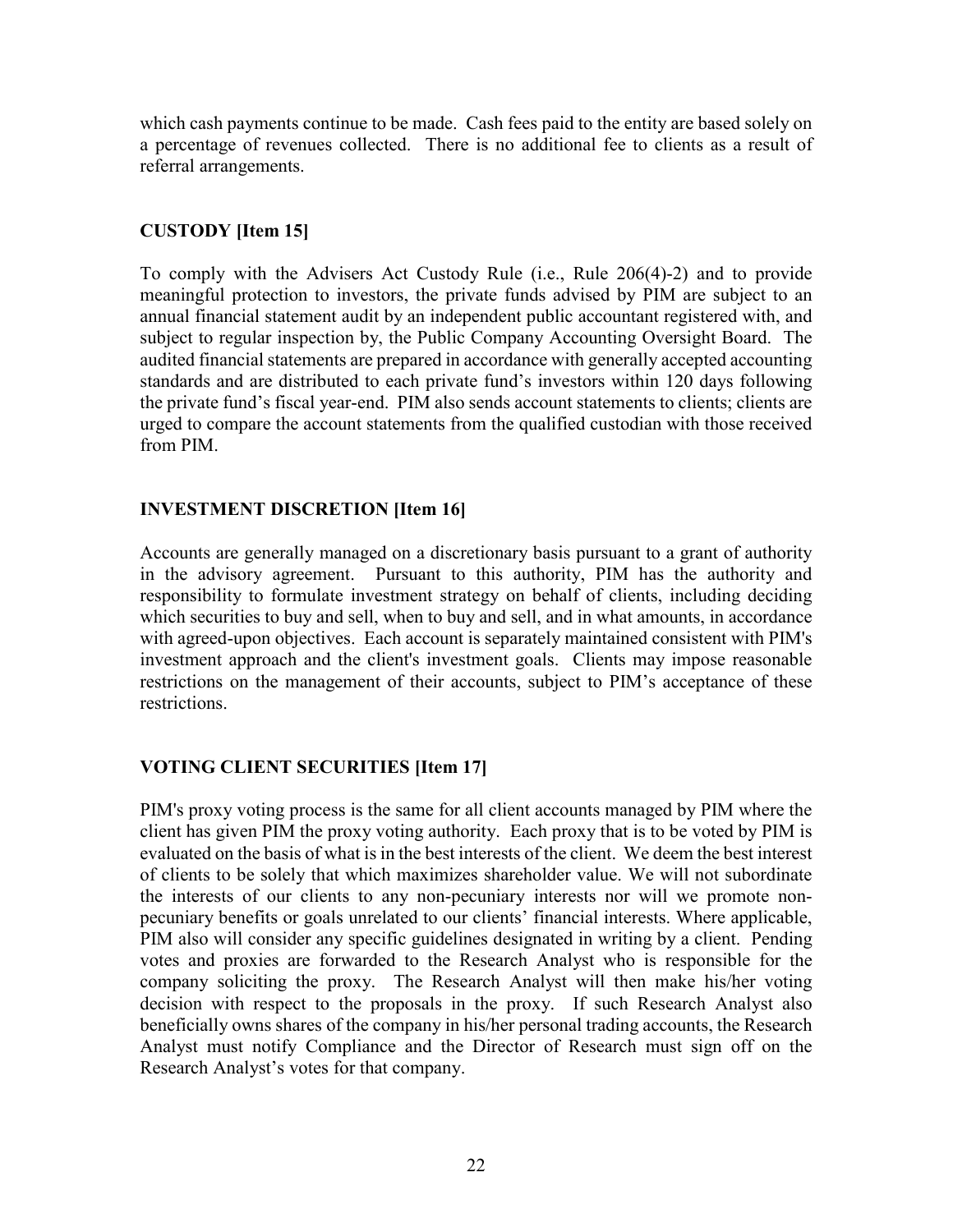In evaluating proxy issues, PIM relies on information gathered as a result of the in-depth research and ongoing company analyses performed by our investment team in making buy, sell and hold decisions for our client portfolios. This process includes regular external engagements with senior management of portfolio companies. PIM may also consider information from other sources, including the management of a company presenting a proposal, shareholder groups, and independent proxy research services. Specifically, PIM has engaged an outside vendor, Institutional Shareholder Services ("ISS"), to help identify and flag factual issues of relevance and importance. PIM's Proxy Voting Committee has established written voting guidelines for a number of topics, including, but not limited to, the following: routine business; capital structure; audit services; compensation; board; shareholder rights; social/environmental; and anti-takeover. Generally, PIM will vote on such topics in accordance with these written voting guidelines, unless a particular proposal or the particular circumstances of a company suggest otherwise. The Proxy Voting Committee consists of representatives from Legal and Research, including PIM's Director of Research, its Chief Compliance Officer and at least one Portfolio Manager. The guidelines are reviewed and changed periodically in light of trends and developments in corporate governance.

If a Research Analyst desires to vote contrary to PIM's written voting guidelines on a particular issue, the Chief Investment Officers, Director of Research and/or the Portfolio Manager will determine how to vote based on the Research Analyst's recommendation and the long-term economic impact such vote will have on securities held in the applicable client accounts.

PIM subscribes to a proxy monitor and voting agent service offered by ISS. Under the written agreement between ISS and PIM, ISS provides a proxy analysis with research and a vote recommendation for each shareholder meeting of the companies in our client portfolios. They also vote, record and generate a voting activity report for our clients. PIM retains responsibility for instructing ISS how to vote, and we still apply our own proxy voting guidelines when voting as described above. PIM does not utilize pre-population or automated voting except as a safeguard mechanism designed to ensure that, in the unlikely event that we fail to submit vote instructions for a particular proxy, our shares will still get voted. Proxies for securities on loan through securities lending programs will generally not be voted, as PIM's clients (not PIM) control these securities lending decisions.

When voting a proxy for a security that PIM's Research team does not cover, we will vote in accordance with our voting guidelines (when they specifically cover the item being voted on) and defer to ISS's recommendations on all other items.

PIM's proxy voting policies and procedures also set forth our policies and procedures relating to the monitoring of corporate actions, and the detection and resolution of conflicts of interest with respect to proxies of portfolio companies. With respect to corporate actions, PIM's policy is to work with the clients' custodians regarding pending corporate actions.